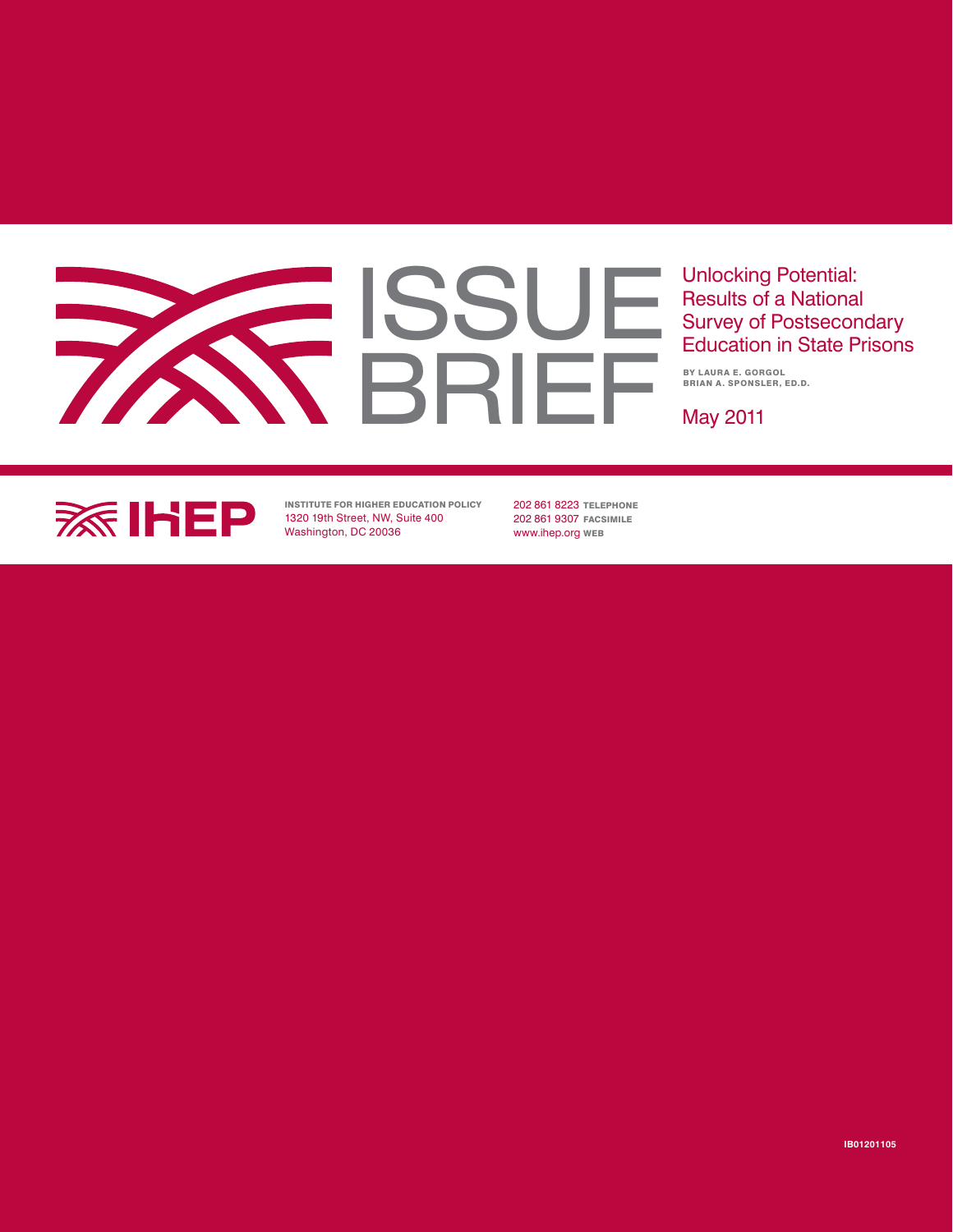### Table of Contents **Executive Summary Introduction and Overview Postsecondary Education in Prisons: A Federal Policy Lens Postsecondary Education in Prisons: Results of a National Survey Moving Forward: Conclusions and Policy Recommendations Appendix A References**

### Acknowledgments

The authors would like to thank the Institute for Higher Education (IHEP) staff who contributed to this issue brief, including Michelle Asha Cooper, president; Alisa Federico Cunningham, vice president of research and programs; Gregory S. Kienzl, director of research and evaluation; Alexis J. Wesaw, research associate; Anne Bowles, policy and outreach associate; and Amal Kumar, research intern; as well as IHEP Communications Consultant Tia T. Gordon at TTG+Partners, LLC.

We would also like to thank members the Correctional Education Administrators (CEA) who participated in our survey and provided valuable commentary on the provision of postsecondary education within prisons.

Also, we thank John Linton, director, Office of Correctional Education OVAE, U.S. Department of Education for his feedback and advice, as well as the support of CEA Executive Director Stephen J. Steurer, Ph.D.

Finally, we are grateful for the financial support of the Bill & Melinda Gates Foundation. With the support of the Bill & Melinda Gates Foundation, IHEP launched its "Changing the Debate" initiative to bring timely, thought-provoking, and data-driven research and promising interventions to the policy debate; this brief is a part of this larger campaign.

The opinions expressed in this publication are those of the authors and do not necessarily reflect the views of IHEP, the reviewers, survey participants, or funder.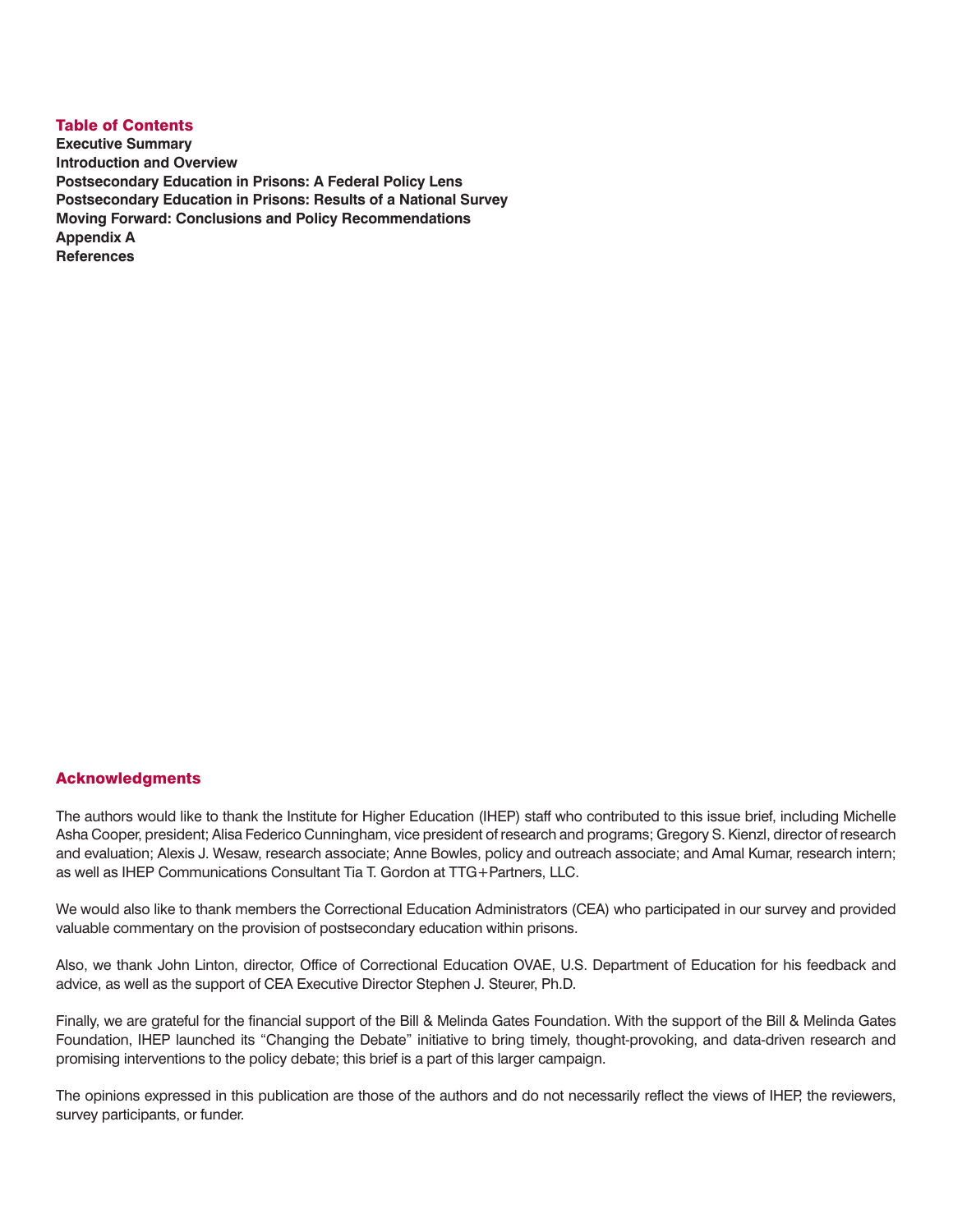# Executive Summary

An estimated 2.3 million people are incarcerated in the United States. On any given day, more than one in 100 adults are in jail or prison (Pew Center on the States [Pew] 2008; West 2010). Driven by the tripling of the incarcerated population over the past three decades, the United States has the highest prison population rate in the world (Walmsley 2009)<sup>1</sup> and one out of every 31 U.S. adults is under some form of correctional control (Pew 2008).<sup>2</sup>

The incarcerated population differs from the general population in important ways. Incarcerated persons are disproportionally likely to come from economically disadvantaged backgrounds; to be members of racial/ethnic minority groups; to have held a low-skill, low-paying job (if employed at all) at the time of arrest; and to be less educated than their counterparts in the general population (Harlow 2003). In short, the sizeable incarcerated population consists of people in critical need of education to improve their post-release opportunities for employment and participation in civil society.

In addition to their educational needs, large incarcerated populations impose significant financial burdens on state budgets. From 2005 through 2009 state spending on corrections grew at a rate faster than any other expenditure category, increasing 25 percent. In comparison, state spending on higher education increased 18 percent during the same period (National Association of State Budget Officers [NASBO] 2009). Taken together, states spend over \$52 billion annually on corrections and related activities (NASBO 2010), an amount that restricts discretionary monies available for other public outlays; one out of every 15 state discretionary spending dollars goes toward corrections-related costs (Pew 2008).

Staggering rates of recidivism contribute to the high incarceration levels and associated financial costs. Recidivism occurs when a former inmate commits a criminal act that results in rearrest, reconviction, or return to prison within three years of release (U.S. Bureau

<sup>1</sup> Following the U. S. high-water mark of 756 incarcerations per 100,000 population are Russia (629), Rwanda (604), St. Kitts and Nevis (588), Cuba (531), U.S. Virgin Islands (512), British Virgin Islands (488), Palau (478), Belarus (468), Belize (455), Bahamas (422), Georgia (415), American Samoa (410), Grenada (408), and Anguilla (401).

<sup>2</sup> "Correctional control" captures persons in jail, in prison, on probation, or otherwise under criminal justice supervision.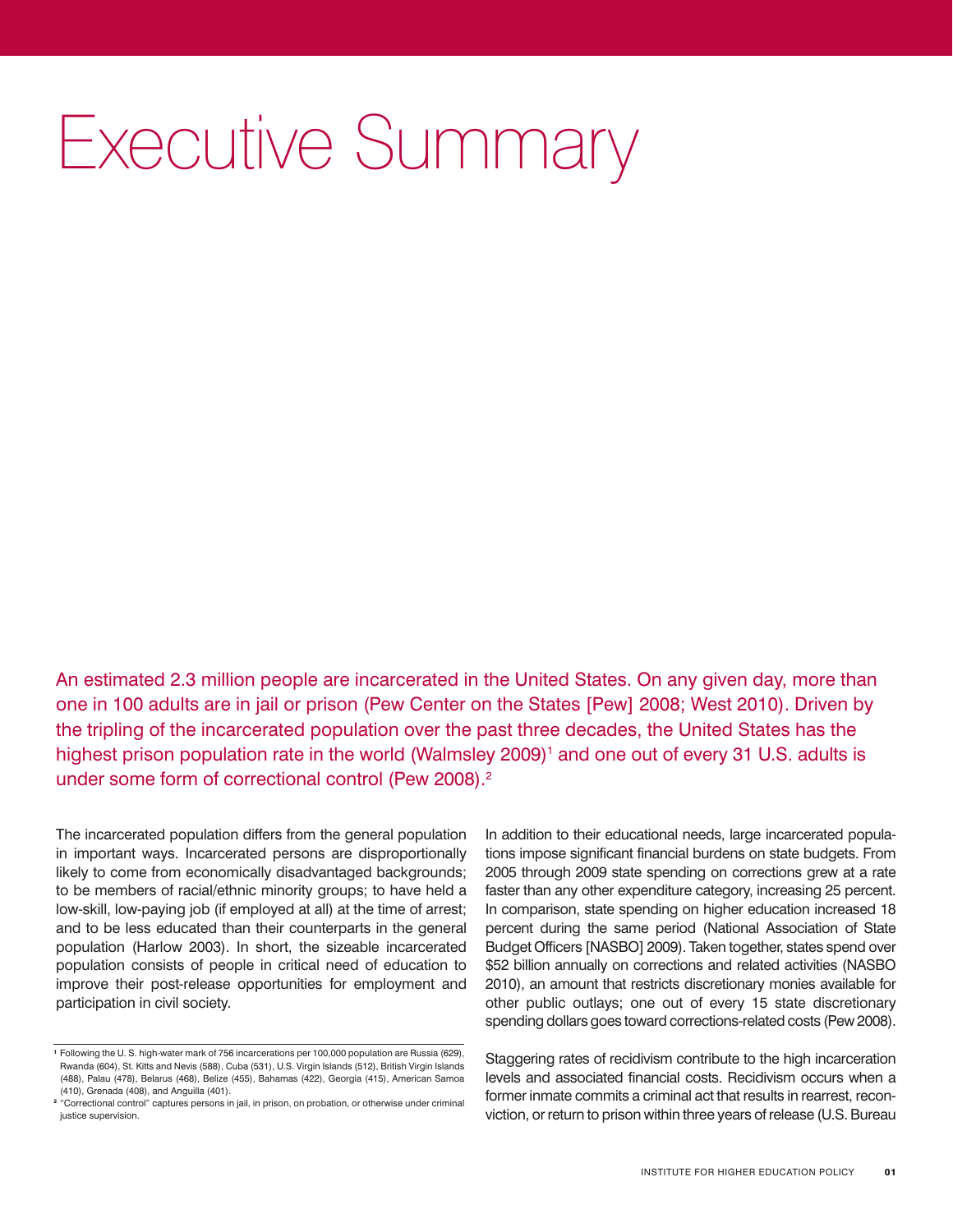of Justice Statistics [BJS] 2009). Estimates vary, but research suggests that nearly seven in 10 formerly incarcerated persons will commit a new crime, and half will end up back in prison within three years (BJS 2009; Langan and Levin 2002). Given that roughly 95 of every 100 prisoners will eventually rejoin society (Harrison and Beck 2006), policy efforts to decrease the likelihood of recidivism are important on both social and economic grounds.

#### Focusing on Postsecondary Education in Prisons

In one approach to meet the educational needs of incarcerated populations and reduce levels of recidivism, policymakers have turned to postsecondary correctional education (PSCE). PSCE encompasses any academic or vocational coursework an incarcerated person takes beyond the high school diploma or equivalent that can be used toward a certificate or an associate's, bachelor's, or graduate degree. Though scholarship on the prevalence of PSCE is limited (owing mainly to a lack of systematically collected data comparable across states), research suggests that 35 percent to 42 percent of correctional facilities offer some form of PSCE (Erisman and Contardo 2005; Stephan 2008). Among those who have participated in PSCE, several positive post-release outcomes have been observed, including increased educational attainment levels, reduced recidivism rates, and improved post-release employment opportunities and earnings (Gaes 2008; Meyer et al. 2010; Winterfield et al. 2009).

Despite the positive outcomes associated with PSCE, discussion of postsecondary opportunity for the nation's prison population is notably absent from the top tier of state and federal policy agendas. This lack of topline policy attention to PSCE is detrimental to the country—postsecondary education has a critical role to play in mitigating challenging social conditions exacerbated by high incarceration levels.

As policymakers consider ways to increase educational attainment, generate future economic growth, and reduce public expenditures, educational opportunity for the incarcerated population should be a meaningful component of policy strategies. Designed to increase knowledge about how states are providing postsecondary education to incarcerated individuals, this brief rests on results of a national survey of state correctional education administrators (CEAs), presenting unique policy relevant information on the availability, administration, and funding of PSCE in state prison systems. A central purpose of the brief is to elevate the policy attention paid to postsecondary opportunity for incarcerated persons.

#### Key Findings

The data for this brief were gathered from a 19-item Web-based national survey of correctional education administrators (CEAs). Forty-three states responded, for an 86 percent response rate.<sup>3</sup> Findings and discussion of the survey highlight student enrollments and completions, instructional methods, eligibility requirements, and funding sources of postsecondary education programs in state prison systems. Key findings include these:

<sup>3</sup> The following states did not respond to the survey: Alabama, Colorado, Connecticut, Illinois, Kentucky, Pennsylvania, and Virginia.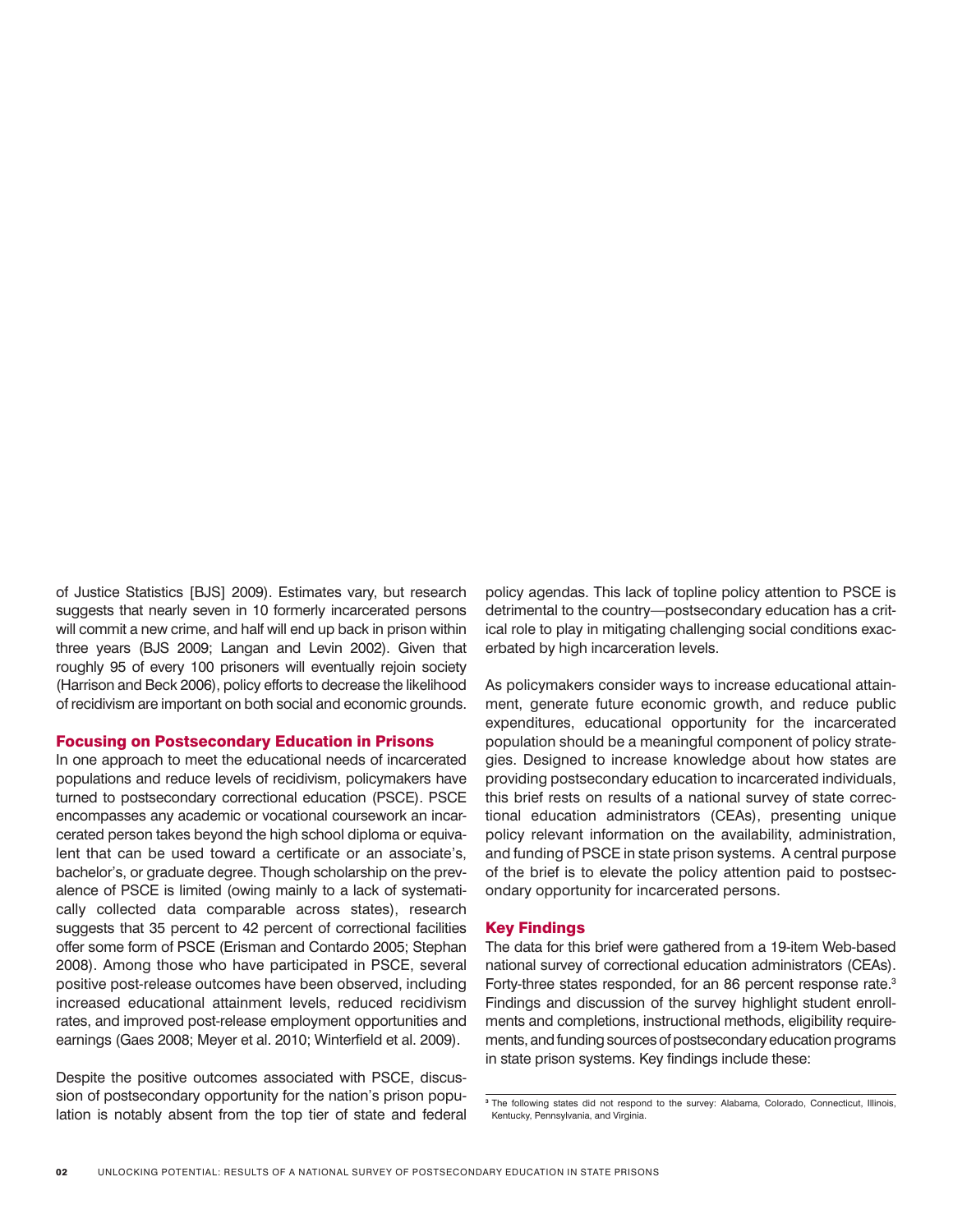- Participating states reported approximately 71,000 persons enrolled in vocational or academic postsecondary education programs in prisons for academic year 2009–10; 6 percent of the incarcerated population in these states.
- Thirteen high-enrollment states accounted for 86 percent of all incarcerated postsecondary students in the state prison systems included in this study.
- Incarcerated students are not earning two- or four-year postsecondary degrees in significant numbers. Findings illustrate that three out of every four students were enrolled in a vocational or certificate program. Although all types of PSCE are valuable, survey results indicate that most incarcerated students are not on an educational pathway likely to result in academic degree attainment.
- Postsecondary correctional education is delivered primarily through onsite instruction. Survey respondents reported logistical challenges associated with providing education in a prison and recommended technology as one way to improve the delivery of PSCE.
- Security protocols and state statutes were identified as significant barriers to expanding the use of Internet technologies to support the delivery of postsecondary education in prisons.
- A critical challenge facing CEAs is securing funding, a reality

that may worsen in coming years because of the financial constraints of state budgets.

• Incarcerated students continue to be denied access to federal and state-based financial aid programs.

#### Recommendations

On the basis of the findings of this study, we offer three recommendations to facilitate effective policy innovations in the area of PSCE. Following these recommendations would advance public policy goals of increasing skill and educational acquisition for incarcerated persons and reducing unsustainably high recidivism rates.

- **1.** *To address capacity challenges that limit access to postsecondary education in prisons, federal and state statutes and regulations should be revised to support the development and expansion of Internet-based delivery of such education.*
- **2.** *To increase educational attainment, support economic development, and make efficient use of limited public funding, postsecondary correctional education programs should be closely aligned with state postsecondary education systems and local workforce needs.*
- **3.** *To support increased access to postsecondary education in prisons, federal and state statutes should be amended to make specific categories of incarcerated persons eligible for need-based financial aid.*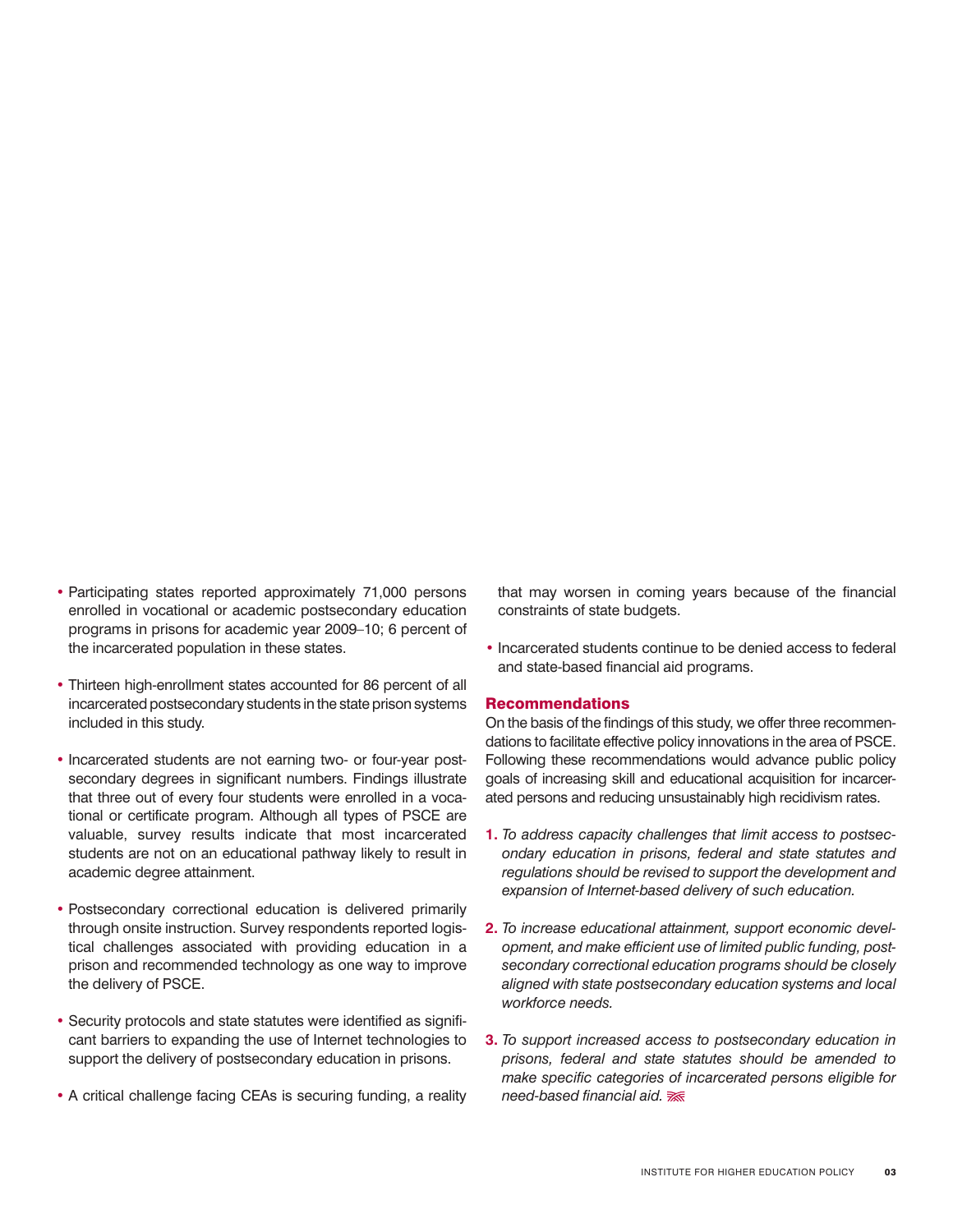# Introduction and Overview

Leaders of government, labor, business, and philanthropy are calling on the nation to increase postsecondary attainment levels so the United States can once again become the world's most educated country. Informed by this goal, postsecondary stakeholders are attempting to wring productivity gains out of institutions through innovations and reconfigured pathways into and through postsecondary education for today's students. And yet a sizeable and growing number of potential students from demographic groups critical to increasing national attainment levels (e.g., low-income youth and adults, racial/ethnic minorities, and persons in need of worker retraining and basic skills acquisition) are being locked out of educational opportunity and overlooked in postsecondary access and success discussions. Who are these potential students? Incarcerated persons.

An estimated 2.3 million people are incarcerated in the United States. On any given day, more than one in 100 adults are in jail or prison (Pew Center on the States [Pew] 2008; West 2010). Driven by the tripling of the incarcerated population over the past three decades, the United States has the highest prison population rate in the world (Walmsley 2009)<sup>3</sup> and one out of every 31 U.S. adults is under some form of correctional control (Pew 2008).4

The incarcerated population differs from the general population in important ways. Incarcerated persons are disproportionally likely to come from economically disadvantaged backgrounds; to be members of a racial/ethnic minority group; to have held a low-skill, low-paying job (if employed at all) at the time of arrest;

and to be less educated than their counterparts in the general population (Harlow 2003). In short, the sizeable incarcerated population consists of people in critical need of education to improve their post-release opportunities for employment and participation in civil society.

In addition to their educational needs, large incarcerated populations impose significant financial burdens on state budgets. From 2005 through 2009, for example, state spending on corrections grew faster than any other expenditure category, increasing 25 percent. In comparison, state spending on higher education increased 18 percent during the same period (National Association of State Budget Officers [NASBO] 2009). Taken together, states spend over \$52 billion annually on corrections and related activities (NASBO 2010), an amount that restricts discretionary monies available for other public outlays; one out of every 15 state discretionary spending dollars goes toward correctionsrelated costs (Pew 2008).

<sup>3</sup> Following the U.S. high-water mark of 756 incarcerations per 100,000 population are Russia (629), Rwanda (604), St. Kitts and Nevis (588), Cuba (531), U.S. Virgin Islands (512), British Virgin Islands (488), Palau (478), Belarus (468), Belize (455), Bahamas (422), Georgia (415), American Samoa (410), Grenada (408), and Anguilla (401).

<sup>4</sup> "Correctional control" captures persons in jail, in prison, on probation, or otherwise under criminal justice supervision.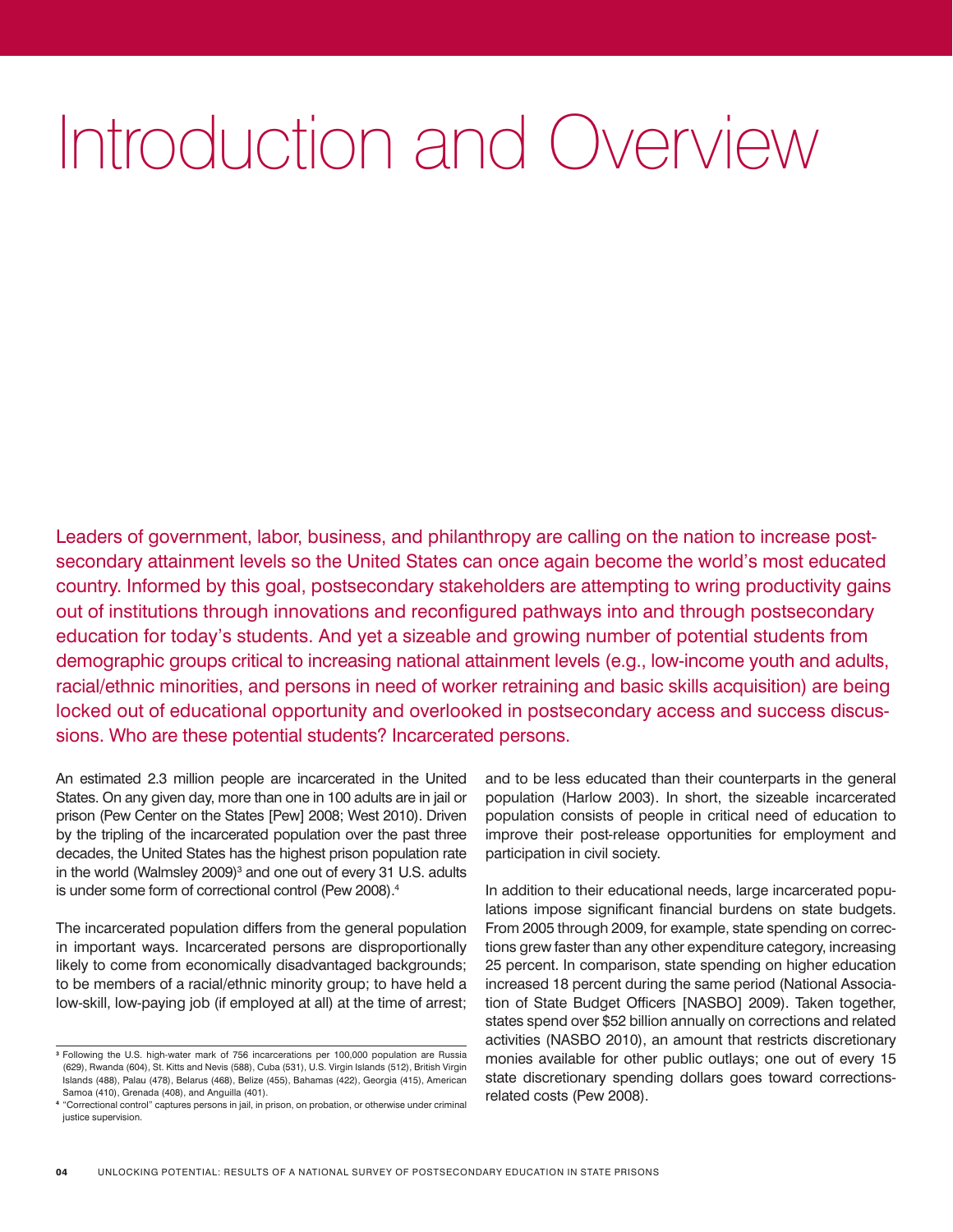Staggering rates of recidivism contribute to the high incarceration levels and associated financial costs. Recidivism occurs when a former inmate commits a criminal act that results in rearrest, reconviction, or return to prison within three years of release (U.S. Bureau of Justice Statistics [BJS] 2009). Estimates vary, but research suggests that nearly seven in 10 formerly incarcerated persons will commit a new crime, and half will end up back in prison within three years (BJS 2009; Langan and Levin 2002). Given that roughly 95 out of every 100 prisoners will eventually rejoin society (Harrison and Beck 2006), policy efforts to decrease the likelihood of recidivism are important on both social and economic grounds.

### Focusing on Postsecondary Education in Prisons

In one approach to meet the educational needs of incarcerated populations and reduce levels of recidivism, policymakers have turned to postsecondary correctional education (PSCE). PSCE encompasses any academic or vocational coursework an incarcerated person takes beyond the high school diploma or equivalent that can be used toward a certificate or an associate's, bachelor's, or graduate degree. Though scholarship on the prevalence of PSCE is limited (owing mainly to a lack of systematically collected data comparable across states), research suggests that 35 percent to 42 percent of correctional facilities offer some form of PSCE (Erisman and Contardo 2005; Stephan 2008). Among those who have participated in PSCE, several positive post-release outcomes have been observed, including increased educational attainment levels, reduced recidivism rates, and improved post-release employment opportunities and earnings (Gaes 2008; Meyer et al. 2010; Winterfield et al. 2009).

Despite the positive outcomes associated with PSCE, discussion of postsecondary opportunity for the nation's prison population is notably absent from the top tier of state and federal policy agendas. This lack of topline policy attention to PSCE is detrimental to the country—postsecondary education has a critical role to play in mitigating challenging social conditions exacerbated by high incarceration levels. As policymakers consider ways to increase educational attainment, generate future economic growth, and reduce public expenditures, educational opportunity for the incarcerated population should be a meaningful component of policy strategies.

#### Informing Conversations, Moving Policy Debates

Built on results of a national survey of state correctional education administrators (CEAs), this brief presents unique policy-relevant information on the availability, administration, and funding of PSCE in state prison systems, aiming to increase the policy attention paid to postsecondary opportunity for incarcerated persons. Findings and analysis highlight student enrollments and completions, instructional methods, eligibility requirements, and funding sources of postsecondary education programs in state prison systems. Decision makers need to understand this information as they design policies and practices to increase the educational attainment and market-relevant skill acquisition of the nation's prison population.

We begin by providing context for the study, including an overview of the federal policy environment for PSCE. Subsequent sections discuss survey results and key findings. The brief concludes with policy recommendations designed to improve delivery of and access to postsecondary education in state prison systems.  $\overline{\mathcal{K}}$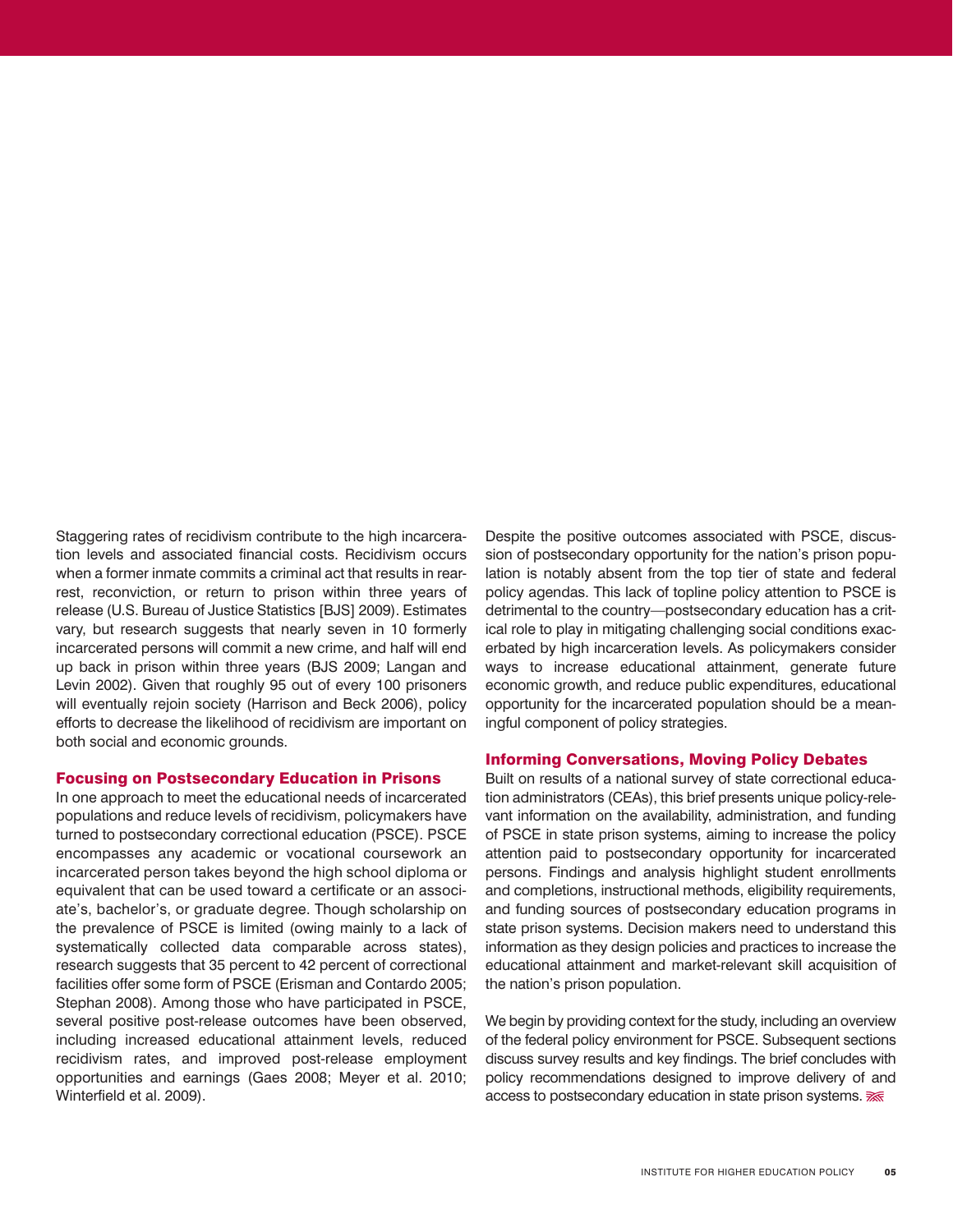# Postsecondary Education in Prisons: A Federal Policy Lens

The federal policy environment for PSCE provides a context for an analysis of survey responses collected in support of this brief. Previous research into funding, administration, and use of PSCE suggests that federal policy significantly affects state provision of such programs. In our discussion, we highlight key federal policies that affect PSCE, emphasizing recent statutory adjustments to student eligibility and program funding structures.

#### Student Financial Aid Eligibility

As with postsecondary education generally, federal financial aid availability and eligibility requirements impact access to PSCE. Establishment of the federal Pell Grant program in 1972 had a dramatic effect on the fiscal accessibility of postsecondary education to the prison population (Welsh 2002). The Pell Grant program awards federal student aid for postsecondary education on the basis of financial need. Given the preponderance of low-income persons in the nation's penal systems (Harlow 2003; Harrison and Beck 2006), many people have been able to use Pell Grants while incarcerated to fund their postsecondary pursuits (Tewksbury and Taylor 1996; Zook 1994). These grants have allowed incarcerated students to be less reliant on private or state support as they pursued postsecondary education.

In the mid-1990s, changing attitudes and policies toward crime led to the elimination of Pell Grant eligibility for prisoners through a provision in the Violent Crime Control Act of 1994 (Ubah 2004; Zook 1994). This policy change was based on the idea that awarding Pell Grants to prisoners limited nonprisoner access to the grants (Erisman and Contardo 2005), as well as challenging political environments created by a hostile, antieducation, anti-inmate ethos in Congress and society at large (Gehring 1997).

Eligibility for student financial aid for incarcerated persons remains a politically charged issue—particularly in the midst of fiscal uncertainty—but the issue of prisoner access to traditional federal need-based financial aid programs is likely to remain on the federal policy agenda.

#### Federal Grant Aid to States

Four years after stripping incarcerated students of their Pell eligibility, Congress revisited the issue of federal support for postsecondary education in prisons, enacting the Workforce and Community Transition Training for Incarcerated Youth Offenders Program (IYO). The IYO grant program provided funding to cover the costs of postsecondary academic and vocational education for youth offenders, as well as employment counseling and other related services (U.S. Department of Education 2009). Eligibility for IYO grants required state PSCE programs to limit participants to persons 25 years and younger who had earned a high school diploma or GED certificate and were within five years of release. The IYO statute also limited per-student state spending on PSCE, effectively restricting the number of units a student could take at any one time and lengthening the time to program completion. Since their inception, IYO grants and successor programs have become the most commonly used source of revenue to support PSCE programming (Erisman and Contardo 2005).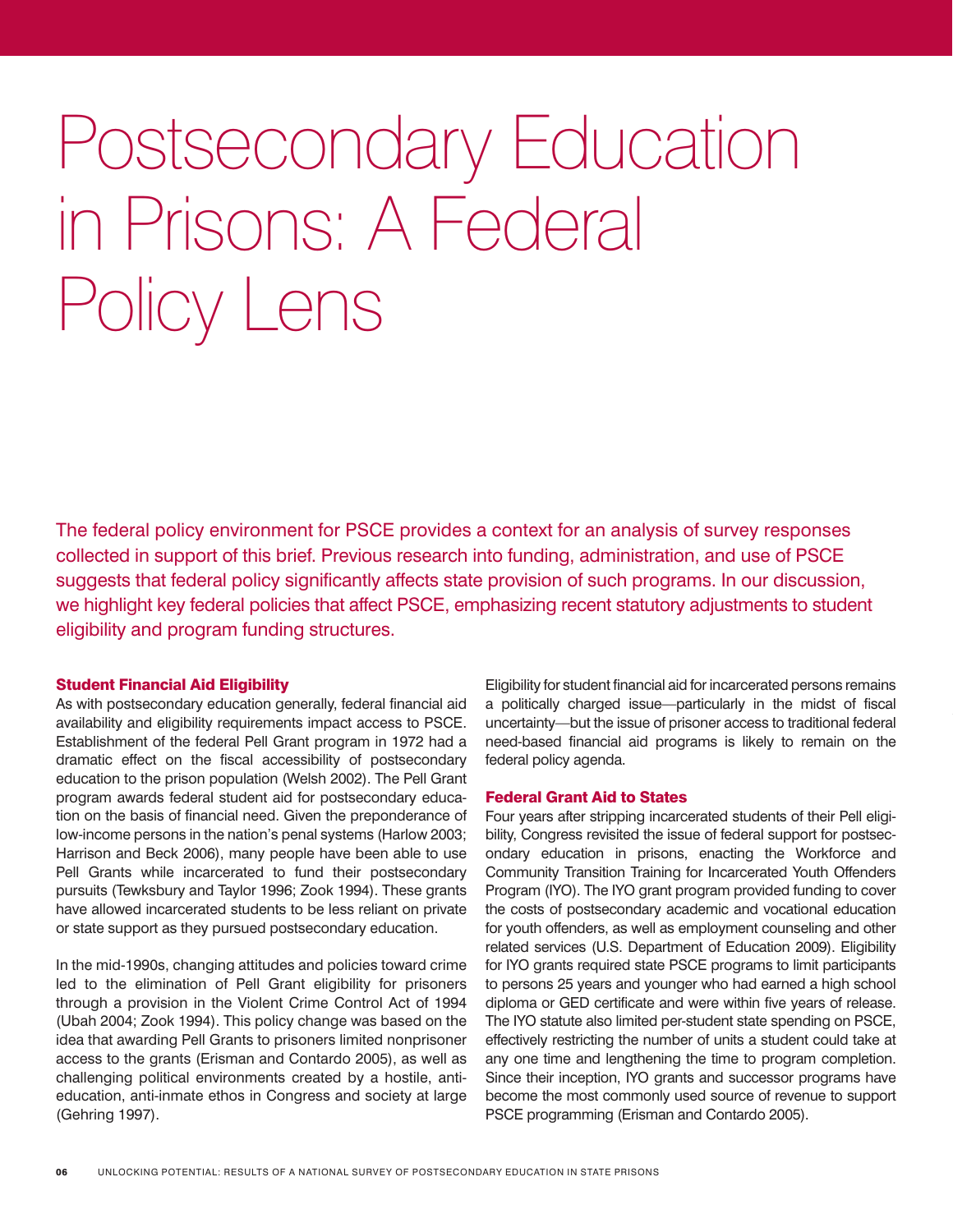#### box 1: Previous Investigation into Postsecondary Correctional Education Policy

**In 2005, the Institute for Higher Education Policy (IHEP) published a significant report examining postsecondary correctional education and policy:** *Learning to Reduce Recidivism: A 50-State Analysis of Postsecondary Correctional Education Policy* **(Erisman and Contardo 2005). The authors conducted a broad survey of correctional education administrators from 45 states and the Federal Bureau of Prisons. The survey asked specific questions regarding postsecondary education offered in each prison system; it collected data on eligibility requirements, enrollment patterns, graduation rates, instructional methods, and funding sources. Findings from the investigation revealed PSCE program offerings, delivery methods, funding sources, and barriers to participation.** 

Of the 45 state prison systems included in the analysis, 43 offered some form of postsecondary education. Notably the authors found that participation rates had returned to pre-1994 levels, when federal policy changes eliminated prisoners' eligibility for Pell Grants.

In 2005, funding sources were found to be diverse, ranging from federal and state funding to prisoner self-funding. The most commonly cited funding source was federal block grants administered through the Federal Incarcerated Youth Offender program.

 Recommendations from the report focused heavily on funding; they included reinstating Pell Grant eligibility for prisoners; expanding federal grant programs aimed at PSCE; allocating additional state funds to the public colleges and universities that provide instruction for postsecondary correctional education programs; and allowing prisoners to be eligible for state need-based financial aid.

To access and download a copy of this report, go to the IHEP Web site at http://www.ihep.org/publications/publications-detail.  $cfm?id = 47.$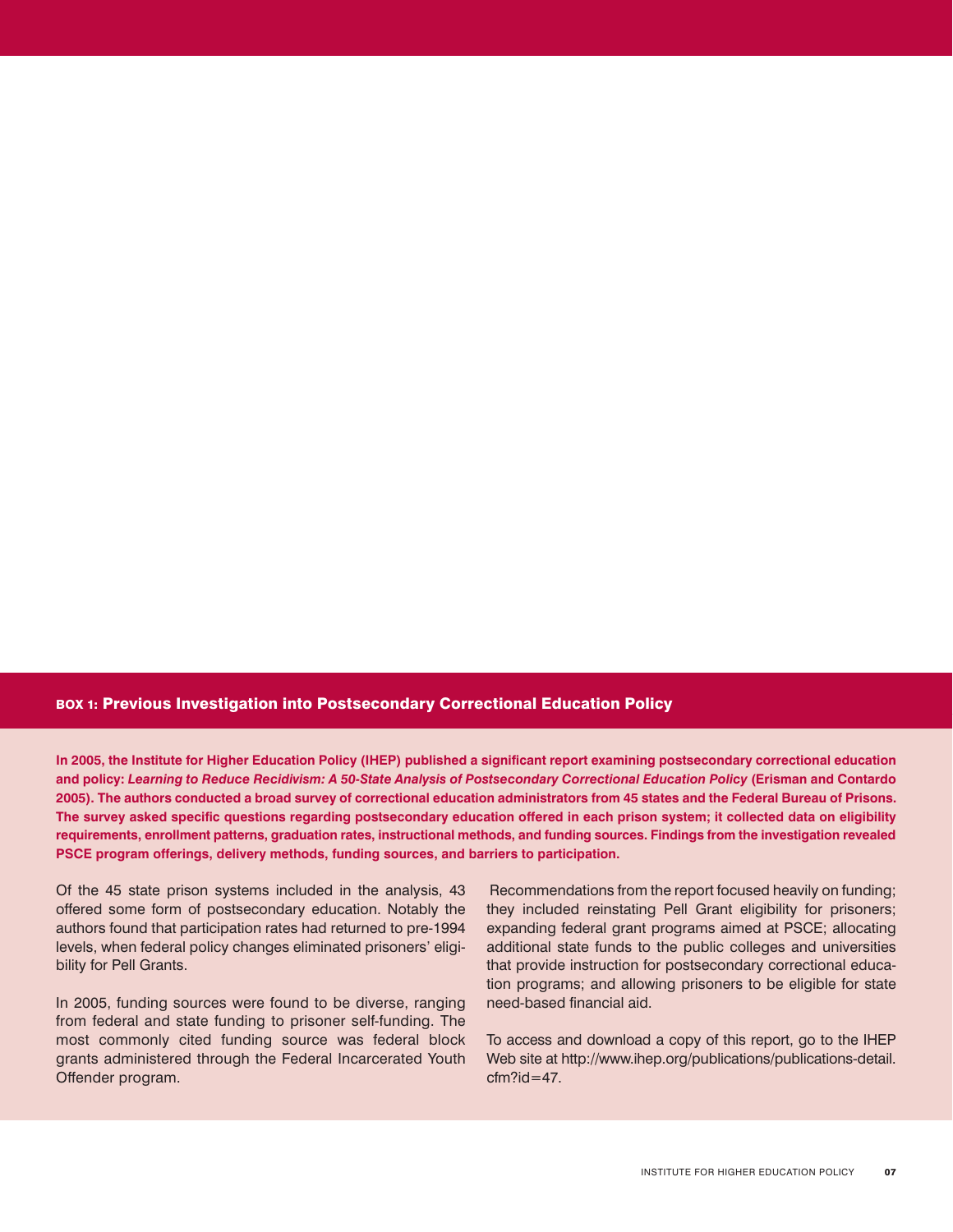In 2008, Congress passed and President George W. Bush signed into law the Reauthorization of the Higher Education Opportunity Act (P.L. 110-315) (HEOA 2008). HEOA 2008 renamed the IYO program the Workforce and Community Transitions Training for Incarcerated Individuals Program (IIP) and changed key components on the statute. For instance, the law adjusted eligibility requirements for participation in postsecondary education, including raising the age eligibility limit from 25 to 35 years. The statute also increased states' flexibility in selecting program participants, the maximum financial expenditure allowed per student, and the length of time students may spend in remedial education after receiving a high school diploma. These three changes increased policy flexibility for states and enabled more people to be eligible for PSCE funding (Linton 2009).

Although advocates of PSCE welcomed the expanded age eligibility and flexibility in delivery, certain provisions of HEOA 2008 placed new restrictions on eligibility for certain offenders and reduced overall federal financial support for PSCE initiatives. On the fiscal front, support for PSCE declined significantly; appropriations decreased from nearly \$23 million in 2008 to \$17 million in fiscal year 2009 (U.S. Department of Education 2010).

Turning to prisoner eligibility, sections of the HEOA 2008 Act required that states no longer provide funds for PSCE to individuals convicted of specified sexual offenses or murder. Moreover, the bill extended the ban on Pell Grant eligibility to individuals committed to involuntary civil commitment centers; these centers typically house released persons convicted of a

sexual crime. It is important to note, however, that the HEOA 2008 Act maintained Pell eligibility for individuals held in detention centers and halfway houses.

A second notable policy action was the 2008 adoption of the Second Chance Act (P.L. 110-199), which was designed to improve reentry prospects for incarcerated persons. The legislation authorized federal grants to government agencies and nonprofit organizations to provide a range of services, including education, aimed at reducing recidivism (Council of State Governments 2010). Nearly \$90 million was appropriated toward a wide range of education programming; a portion of this money went toward PSCE programs (Linton 2009). However, the recent fiscal climate has placed increasing pressure on state budgets, calling into question the ability of states to maintain funding commitments to PSCE in spite of federal grant funding (Scott-Hayward 2009).

Federal policy actions have provided funding for postsecondary education in prisons, defined age and other eligibility requirements, and structured (to varying extents) program administration and delivery. However, outside the federal prison system, state prison systems are responsible for implementing postsecondary education programs and policy.

To gain insight into how states administer, deliver, and fund postsecondary education for incarcerated persons, the Institute for Higher Education Policy (IHEP) conducted a national survey of state-level correctional education administrators (SEE BOX 2).  $\overline{\mathcal{R}}$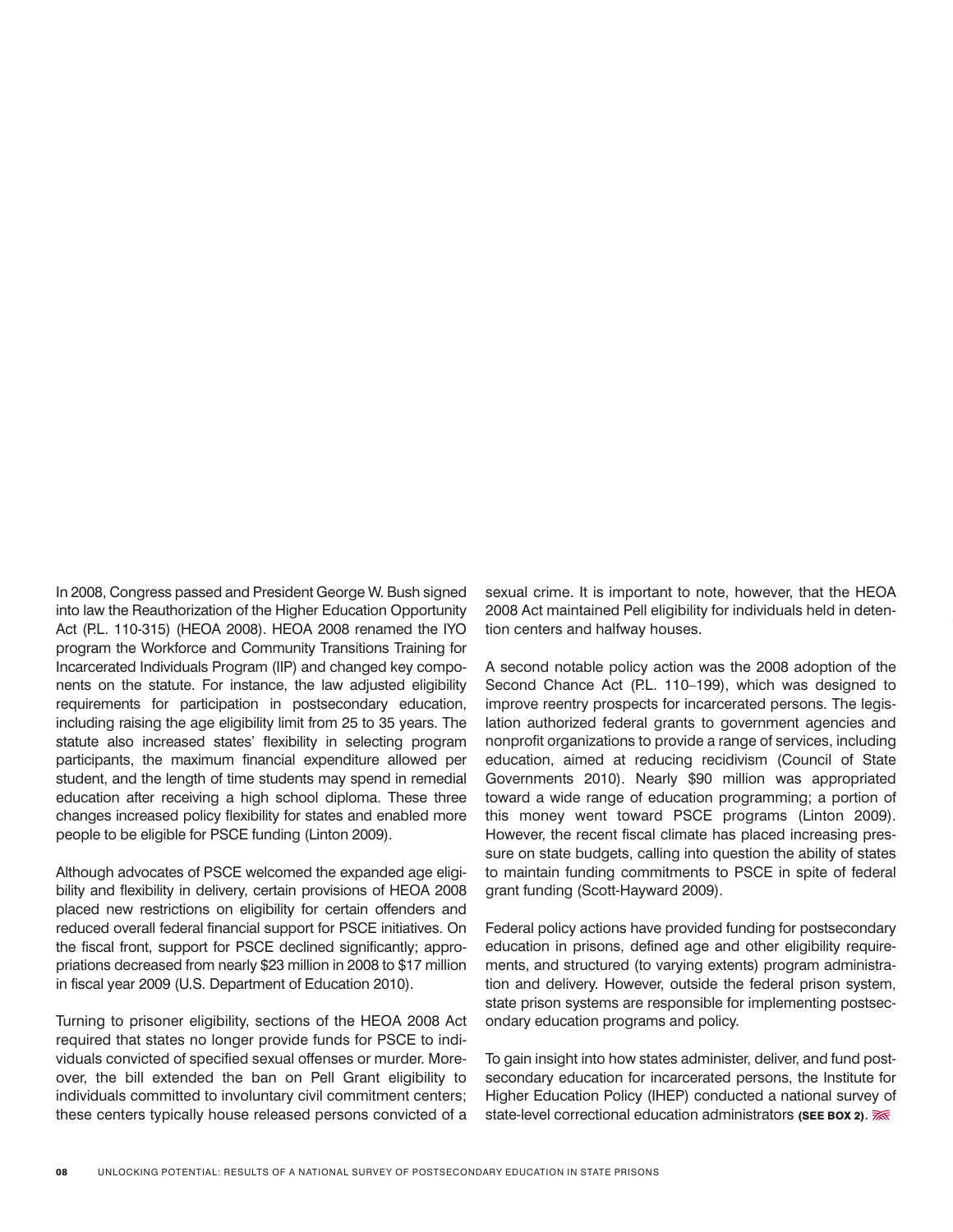#### box 2: Methods and Analysis

**The data for this brief were gathered from a 19-item Web-based national survey of CEAs. Forty-three states responded, for an 86 percent response rate.\* Using the Association of Correctional Education Administrators biannual membership publication, we identified the head CEA of postsecondary correctional education in each of the 50 states. When possible, names and contact information were cross-checked against the Department of Education's Education Resource Organizations Directory and through individual state department of corrections Web sites. Follow-up telephone calls were made to verify the names and contact information.** 

The survey was divided into five sections: (1) Respondent information; (2) postsecondary education offerings and funding structures; (3) program delivery methods; (4) program participation; and (5) observed outcomes of PSCE programs. Additional questions collected demographic and contextual information on responding states. See Appendix A for a copy of the survey instrument.

IHEP staff analyzed the survey results and secondary data drawn from national datasets, and wrote the findings. As a final step, key findings and policy recommendations were shared and discussed with external reviewers and decision makers whose work touches on PSCE delivery and policy implementation.

\* The following states did not respond to the survey: Alabama, Colorado, Connecticut, Illinois, Kentucky, Pennsylvania, and Virginia.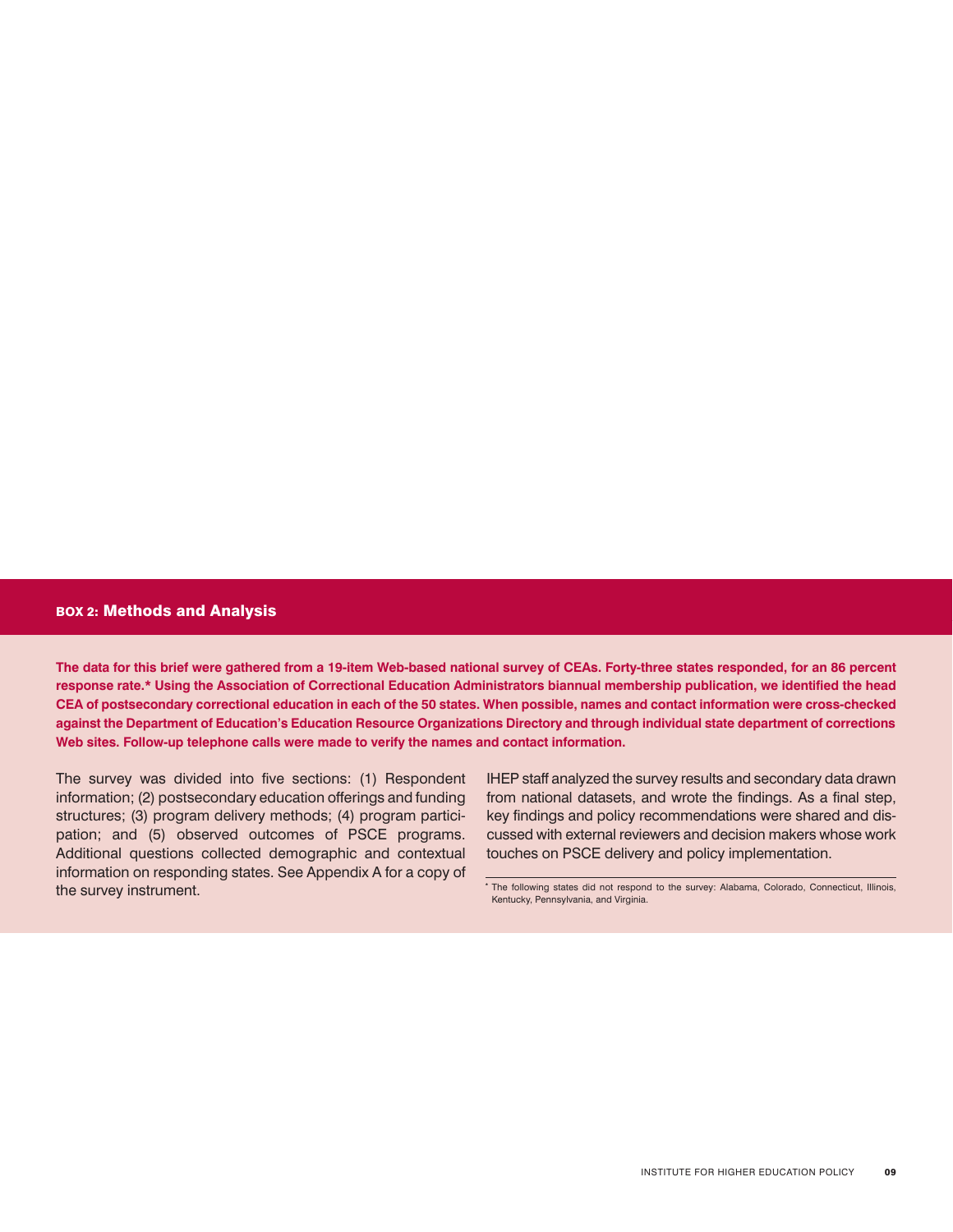Postsecondary Education in Prisons: Results of a National Survey

As noted previously, recent changes to federal statutes have both restricted funding and enhanced access to PSCE for specific categories of prisoners. However, little is known about the effects of the current policy environment on state administration, funding, and delivery of postsecondary education in prison systems. Building on IHEP's previous work, we conducted a national survey of correctional education administrators to examine the details of postsecondary education programs in state prison systems.

The survey collected information on student enrollments and completions, instructional methods, eligibility requirements, and funding sources of postsecondary education programs in state prison systems. The data suggest that despite key changes in policy and in the fiscal constraints on state budgets, postsecondary education remains available in state correctional facilities across the nation. However, we observed variation in all categories: Enrollments, completions, delivery methods, eligibility requirements, and use of various funding sources for PSCE programs.

Enrollments in Postsecondary Correctional Education

Of the 43 states that responded to the survey, all offer some kind of postsecondary correctional education: Academic, vocational, or a combination of the two. During the 2009–10 academic year, approximately 71,000 incarcerated persons were enrolled in some form of postsecondary education program, representing approximately 6 percent of the incarcerated population in the responding states (BJS 2009). The predominant form of education offered is vocational; roughly half of incarcerated students participating in PSCE were enrolled in vocational education programs.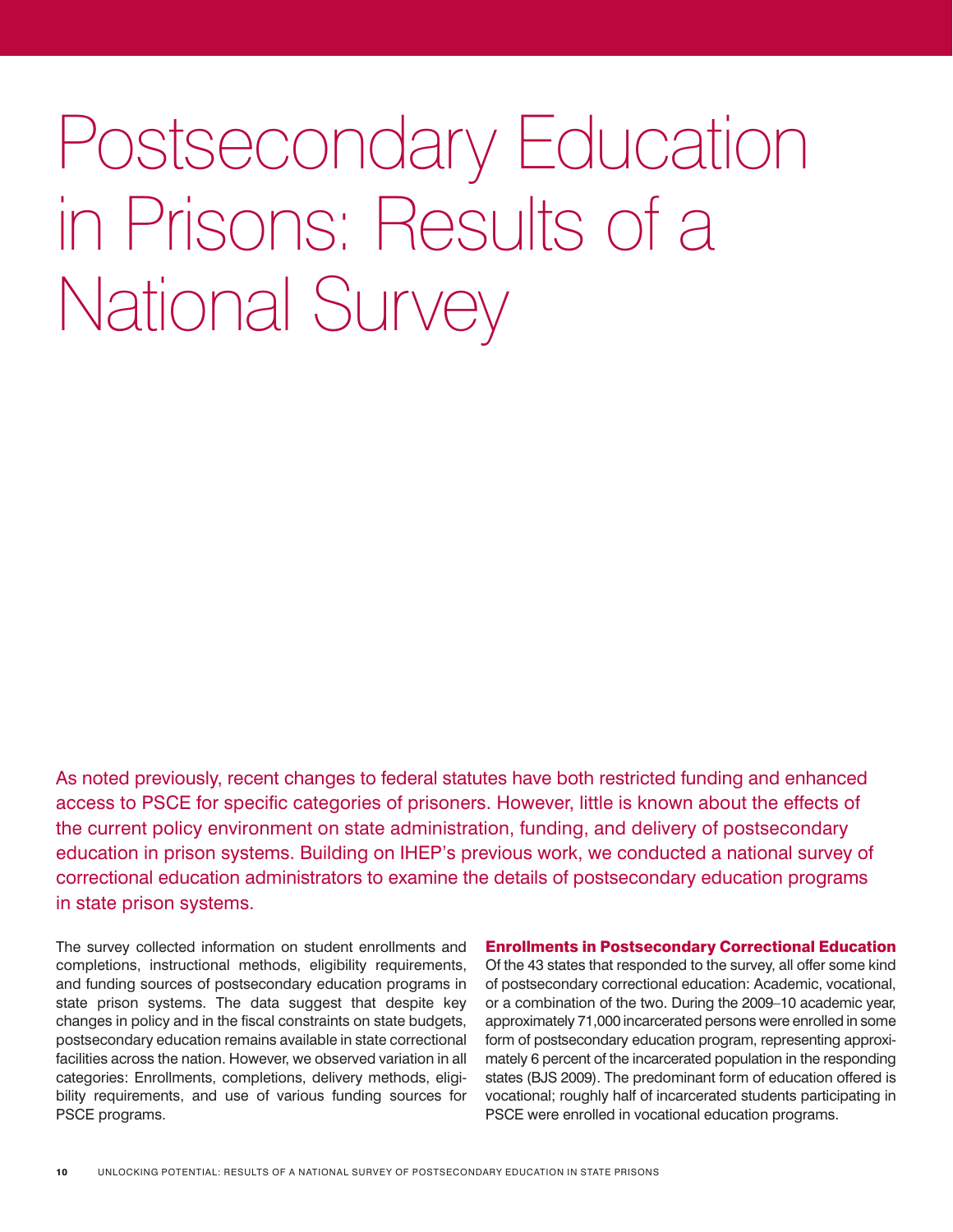# U.S. States, by Enrollment Category, Academic Year 2009–10



**figure 1** figure 2 figure 2 figure 2 figure 2 figure 2 figure 2 figure 2 figure 2 figure 2 figure 2 figure 2 figure 2

## Range of Enrollments, by Enrollment Type, Academic Year 2009–10



Source: Institute for Higher Education Policy Survey (2010) Source: Institute for Higher Education Policy Survey (2010)

Among responding states, significant variation was observed in total enrollments. North Carolina, for instance, reported that approximately 16,500 prisoners were enrolled in some form of postsecondary education, while South Dakota reported an enrollment of fewer than 50 students. Prison systems that reported large postsecondary enrollments differ from those with a smaller student enrollment. Systems with large enrollments tend to have larger total prison populations, to focus on short vocational degree and certificate programs, and to benefit from state public funding for postsecondary correctional education.

As the first step in our analysis, we assigned the responding states to one of two categories: (1) Low-enrollment or (2) highenrollment systems. State prison systems that enroll more than

1,000 incarcerated students were deemed high-enrollment; those that enroll fewer than 1,000 were deemed low-enrollment.5 **FIGURE 1** maps respondent states' prison systems according to these two categories.

Thirteen states served more than 1,000 students and were categorized as high-enrollment states for the purpose of analysis. These 13 states educated 86 percent (61,000) of the total incarcerated student population from responding states during academic year 2009–10. Thirty responding states enrolled fewer than 1,000 students annually.

Survey responses demonstrated considerable variation in the average number of students served. At the median, high-enrollment systems educated nearly 3,100 students annually, and low-enrollment systems educated approximately 250 students (see figure 2). Because of these considerable differences in median enrollment, we report our results for both low- and high-enrollment prison systems.

<sup>&</sup>lt;sup>5</sup> We follow Erisman and Contardo (2005) in using this convention, so we are able to make comparisons in some areas between the two reports. Moreover, the split between low- and high-enrollment states in our survey responses was similar to that observed by Erisman and Contardo (2005), which found that 14 state prison systems enrolled more than 1,000 inmates; these states account for 89 percent of inmates enrolled in postsecondary education programs.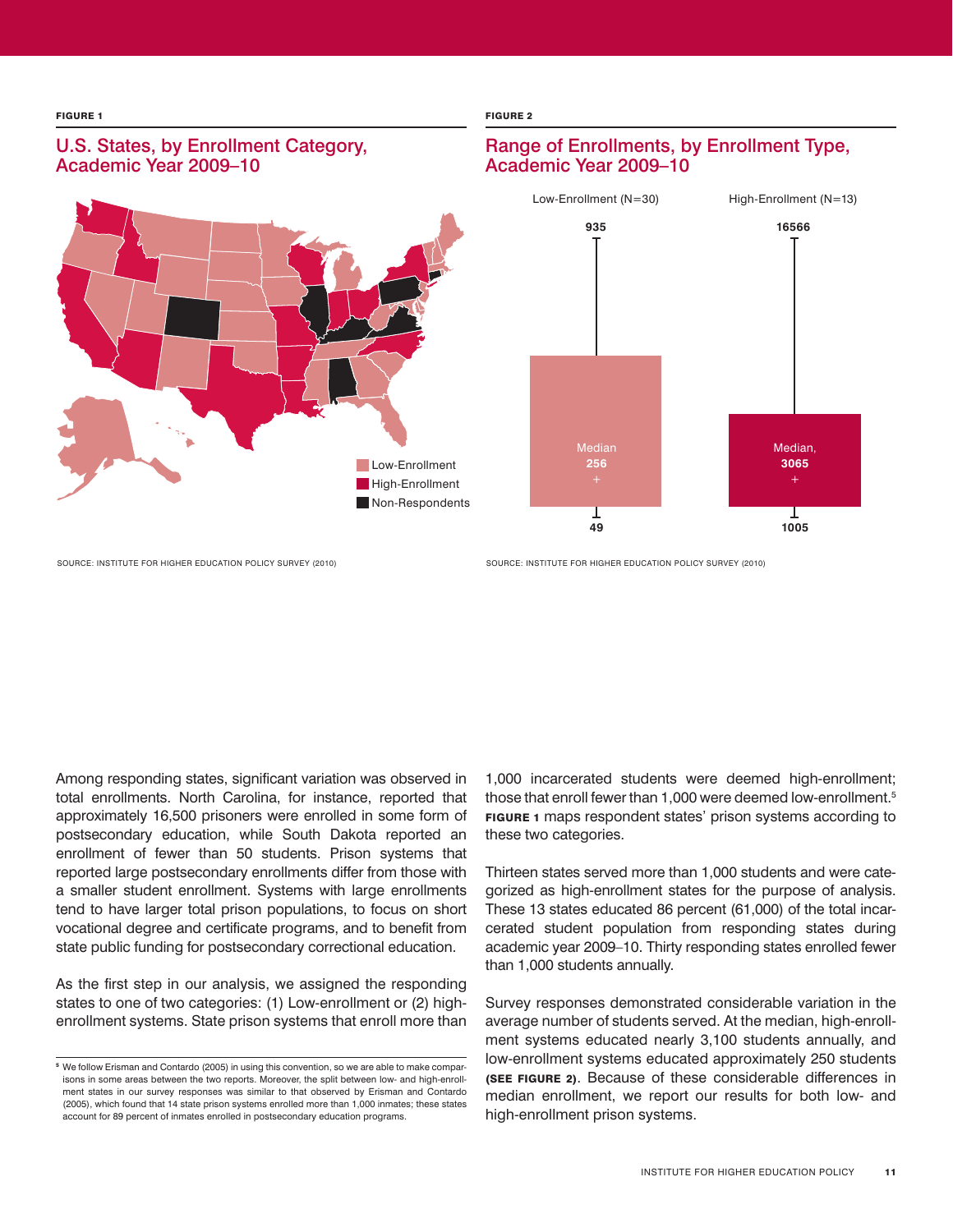#### TABLE<sub>1</sub>



# Total Degrees Awarded, by Degree Type and Enrollment Level, Academic Year 2009–10

SOURCE: INSTITUTE FOR HIGHER EDUCATION POLICY SURVEY (2010)

#### Educational Focus and Degree Completions

High-enrollment systems enroll the highest percentage of total incarcerated students in both academic and vocational postsecondary education programs. Survey results indicate that PSCE programs are not producing academic degrees in large numbers. Most incarcerated students earn certificates through vocational education, perhaps in part because of the short-term nature of both the certificate programs and the students' sentences. States reported that approximately 9,900 incarcerated persons earned a certificate in the 2009–10 academic year; 2,200 associate's degrees were awarded, and nearly 400 students earned bachelor's degrees (SEE TABLE 1). These results represent a slight increase over findings from the previous report.6

#### Delivery Methods of Postsecondary Education in Prisons

Survey respondents reported that the most common form of program delivery was onsite, in-class instruction; in fact, all 43

states offered onsite instruction (SEE TABLE 2). CEAs identified several challenges related to in-class instruction, including limited physical space for classroom facilities, security concerns, and an undersupply of qualified instructors. Finding qualified instructors is particularly difficult for facilities in rural areas, where local labor markets often lack properly trained instructors and recruiting individuals to commute from more metropolitan areas is difficult to sustain with consistency.

One way prison systems overcome some of these challenges is by relying on correspondence courses. Over three-quarters of high-enrollment systems offer educational programs through correspondence courses. In contrast, only half of low-enrollment systems offer correspondence courses (SEE TABLE 2). Corrections officials typically must approve the courses, and students bear the cost of these programs in most instances, which creates additional administrative and financial barriers to program participation that may be difficult for low-enrollment systems to overcome.

States were less likely to use online or video/satellite instructional methods compared with in-class instruction. Overall, only 12 of the 43 states used this instructional method—38 percent of high-

<sup>6</sup> In their 2005 study, Erisman and Contardo reported that 1,748 students earned associate's degrees and 216 earned bachelor's degrees. Direct comparisons must be made cautiously; data in both cases were self-reported by correctional education administrators and could not be independently verified. Moreover, the states included in the two studies differ because different states participated, so comparisons across time are suggestive only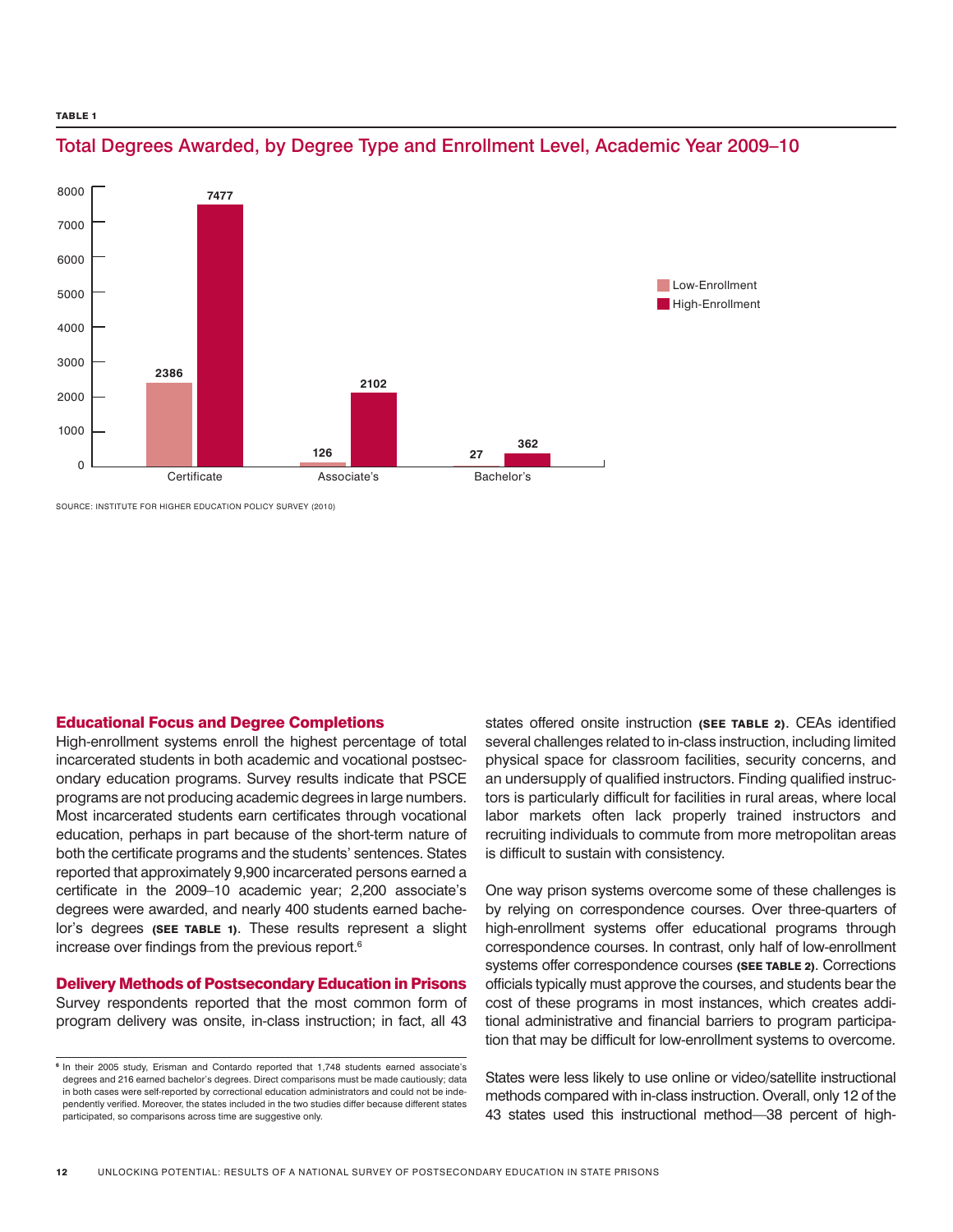#### TABLE<sub>2</sub>



### Types of Instruction Offered by Postsecondary Correctional Education Programs, by Enrollment Type

note: "Other" includes College Level Examination Program tests and taking prisoners offsite to participate in educational programs on postsecondary campuses.

Source: Institute for Higher Education Policy Survey (2010)

enrollment systems and nearly a quarter of low-enrollment systems use these technologies for program delivery (SEE TABLE 2). These figures represent a decrease in distance learning and video/satellite instruction from the findings of Erisman and Contardo (2005).<sup>7</sup>

Despite the limited number of states currently using video/satellite instructional methods, CEAs look to technology as an innovative way to improve the delivery of PSCE and to increase access. A fifth of the states cited technology as a potential innovation to improve access to PSCE for prisoners. Distance learning through secured Internet access, video instruction, and hybrid courses that include both onsite teaching and a correspondence model were all suggested as ways states could expand their delivery of PSCE. However, nearly all states prohibit Internet use by prisoners, limiting technology-based access to educational opportunities; this reality is reflected in results that show negligible use of the Internet to deliver PSCE to incarcerated students.

The ban on Internet use has strong implications for many aspects of PSCE, including access to course materials, study resources, student support information, and distance learning programming. Mirroring a transition in postsecondary education generally, many distance learning (or correspondence) courses have moved online, away from traditional paper and mail courses, further limiting prisoners' access to PSCE. Online education in prisons would require the provision of safe and secure Internet portals. However, prisons often lack resources for computers, Internet, and video instruction.

#### Eligibility Requirements for Participation

Participation in postsecondary education is dictated by a series of eligibility requirements beyond the high school diploma or GED credential. Some of these requirements are based on state statutes, while others are the result of participation in federal grant programs. The IIP, for instance, dictates that participation in postsecondary education be limited to persons 35 years of age or younger. The use of eligibility requirements reflects the prison system's assessment of who is most likely to benefit from participation in postsecondary education—an important consideration in justifying funding streams.

<sup>&</sup>lt;sup>7</sup> Anecdotal evidence from the survey provided one possible explanation for this decrease: Elimination of a federally-funded distance-learning program called the Corrections Learning Network, which provided extensive video-formatted educational programs to prisons. For a discussion of expanding distance learning in prisons see Nick et al. (2009).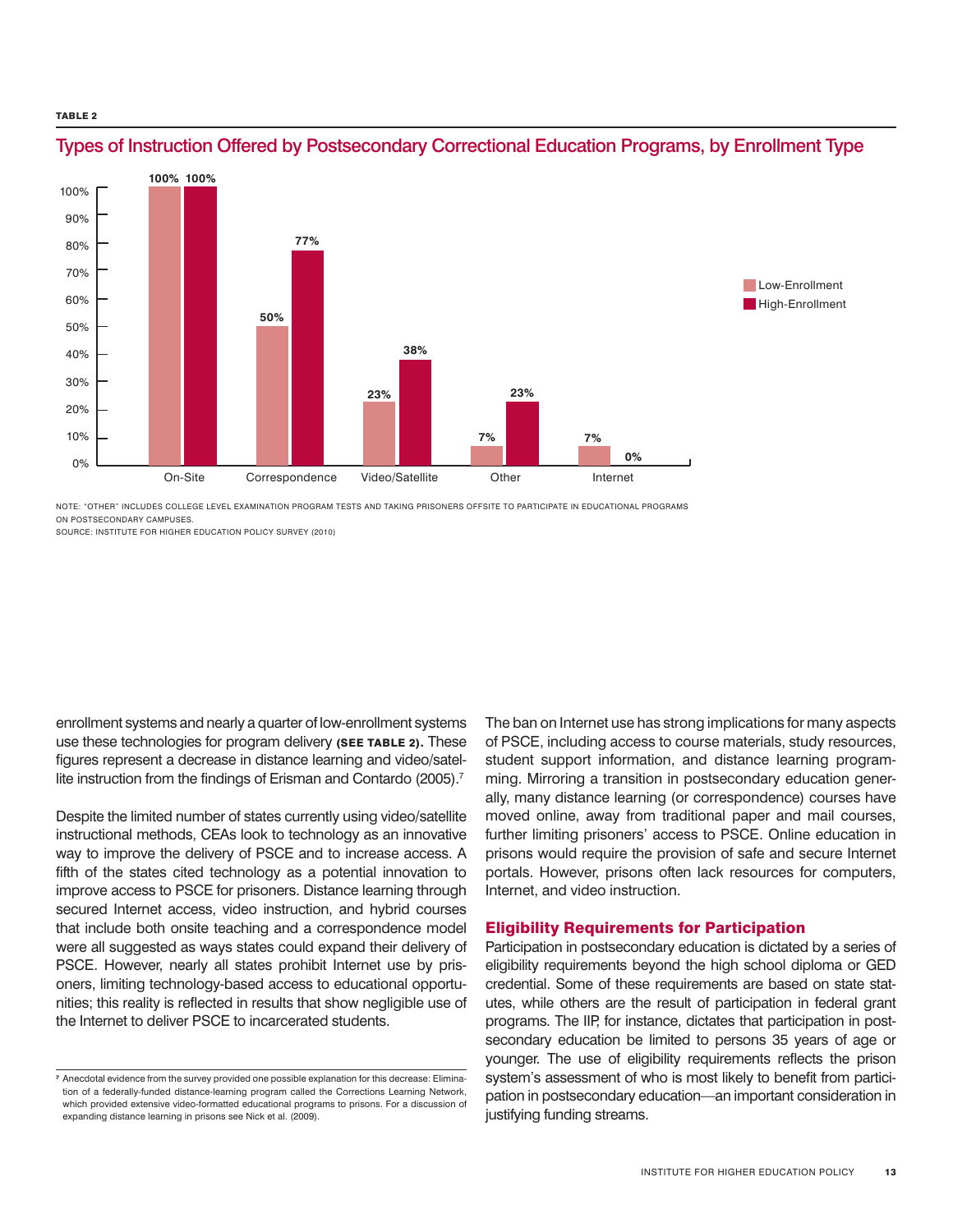TABLE<sub>3</sub>



### Factors Affecting Prisoner Eligibility for Postsecondary Correctional Education, by Enrollment Type

Source: Institute for Higher Education Policy Survey (2010)

Low-enrollment systems reported using an array of criteria to define eligibility for participation in PSCE. With the exception of inprison infractions and undefined requirements, low-enrollment systems were more likely than high-enrollment systems to consider all the eligibility factors included on the survey: Time to release, age, reason for incarceration, standardized test scores, and length of sentence (SEE TABLE 3).

The responses indicated that high-enrollment systems are more likely to tie participation in postsecondary education to behavior: Eleven of 13 high-enrollment systems reported using in-prison infractions to screen for participation in PSCE.

Noncategorized responses—captured in "other factors"—included ability to pay for a course, employability test scores, security status, college placement exam scores, and prisoner willingness to sign a role model agreement form.

#### Funding of Postsecondary Education in Prisons

Survey respondents reported using a variety of funding sources to support postsecondary education programs. The most common source was federal grant funding from the IIP (SEE table 4). Ninety-five percent of responding states reported using IIP grants, including all the high-enrollment systems and 28 out of 30 of the low-enrollment systems.

A critical difference in funding between low- and high-enrollment systems was the availability of state funds to support postsecondary education in prison systems. Ten of the 13 highenrollment systems used state funds, compared with only seven of the 30 low-enrollment systems (SEE TABLE 4). The variations in state support for PSCE illustrate the importance of state appropriations for increasing access to education in prison.

State support typically reflects a commitment to PSCE and a generally more supportive policy environment for providing postsecondary educational opportunities to incarcerated persons. In this environment, it may be easier for high-enrollment systems to garner support and resources to educate more incarcerated persons. Although the survey data do not include the amount of funding state prison systems receive, results suggest that the presence of state funding is a factor in the higher number of prisoners who participate in PSCE.

In addition to federal and state funding, incarcerated persons and their families can self-finance participation in PSCE. Seventyseven percent of low-enrollment systems and 62 percent of highenrollment systems use family funds to cover the costs of PSCE. The need to supply their own funding increases the difficulty of obtaining postsecondary education for a student population that is typically from a low-income background. Prisoner self-funding is limiting, because few incarcerated people earn enough money to cover the cost of PSCE courses. Their lack of eligibility for traditional federal need-based financial aid places an increased burden on prisoners who must self-fund their educational pursuits.

Not surprisingly, the key challenge to maintaining broad-based PSCE programs is financial. Nearly 90 percent of the survey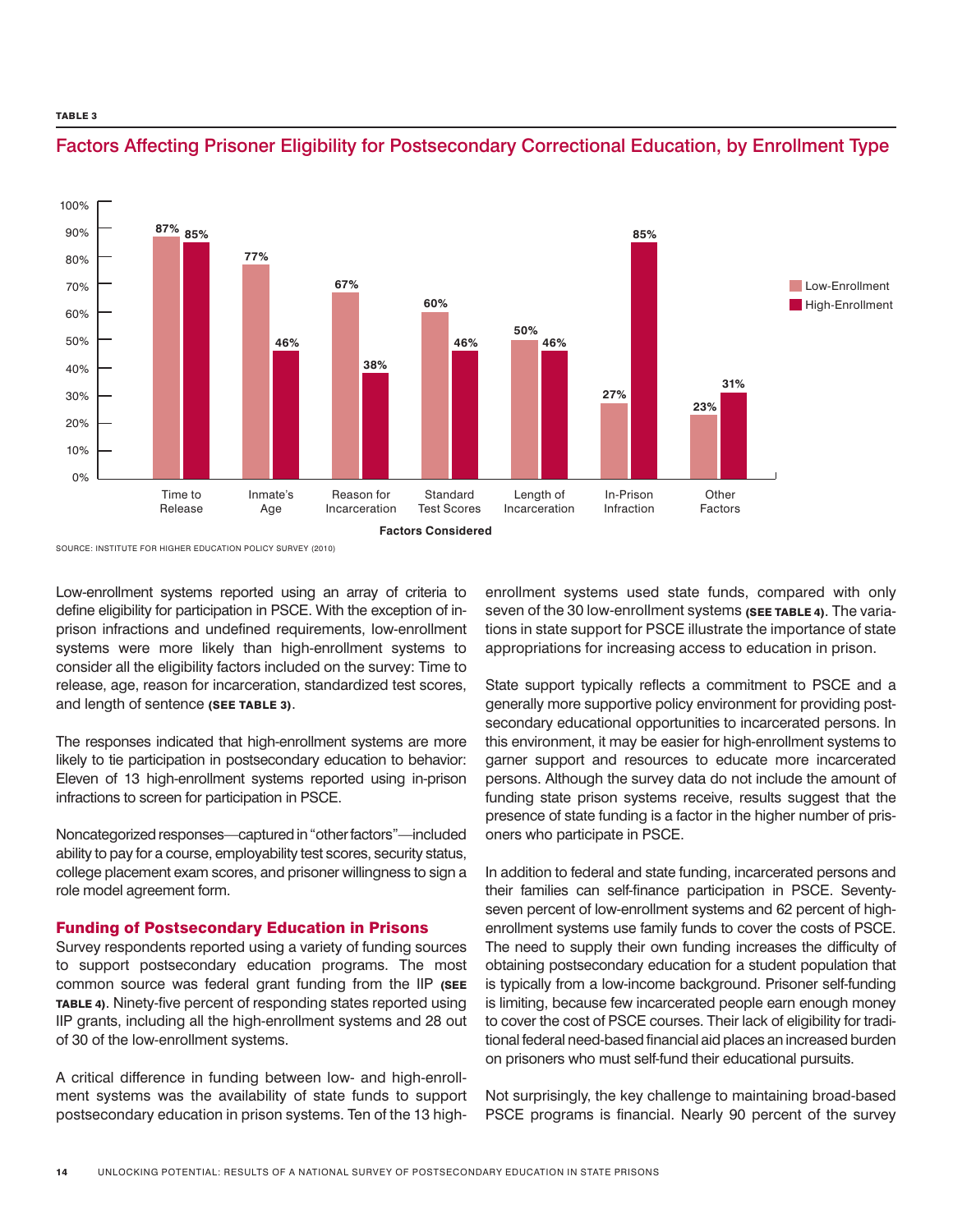

## Percentage of Prison Systems using Various Funding Sources for PSCE, by Enrollment Type

Source: Institute for Higher Education Policy Survey (2010)

respondents reported financial constraints and related funding policies as an acute challenge facing state correctional facilities.<sup>8</sup> Many respondents indicated that a lack of funding is the primary barrier to enrolling additional students in PSCE. One CEA said, "The greatest challenge we face is financial. Logistically, we have the capacity to implement more programs than we currently have."

#### Summary of Key Findings

The results of IHEP's national survey of correctional education administrators reflect the prevalence of PSCE across the states. The survey results and analysis highlight student enrollments and completions, instructional methods, eligibility requirements, and funding sources of postsecondary education programs in state prison systems. There is considerable variation among the responding states, especially between low- and high-enrollment systems. The following are key findings from the analysis:

- Participating states reported approximately 71,000 persons enrolled in vocational or academic postsecondary education programs in prisons for academic year 2009–10; approximately 6 percent of the incarcerated population in these states.
- Thirteen high-enrollment states accounted for 86 percent of all incarcerated postsecondary students in the state prison systems included in this study.
- Postsecondary correctional education is delivered primarily through onsite instruction. Survey respondents reported logistical challenges associated with providing education in a prison and recommended technology as one way to improve the delivery of PSCE.
- Security protocols and state statutes were identified as significant barriers to expanding the use of Internet technologies to support delivery of postsecondary education in prisons.
- A critical challenge facing CEAs is securing funding, a reality that may worsen in coming years because of the financial constraints of state budgets.
- Incarcerated students continue to be denied access to federal and state-based financial aid programs, a policy choice that restricts incarcerated persons from financing participation in postsecondary correctional education programs.  $\overline{\mathcal{K}}$

<sup>•</sup> Incarcerated students are not earning two- or four-year postsecondary degrees in significant numbers. Data collected in the survey indicated that three out of every four students were enrolled in a vocational or certificate program. Although all types of PSCE are valuable, survey results indicate that most incarcerated students are not on an educational pathway likely to result in academic degree attainment.

<sup>&</sup>lt;sup>8</sup> Eighty-eight percent of states that answered the question (32/36) cited fiscal challenges related to PSCE.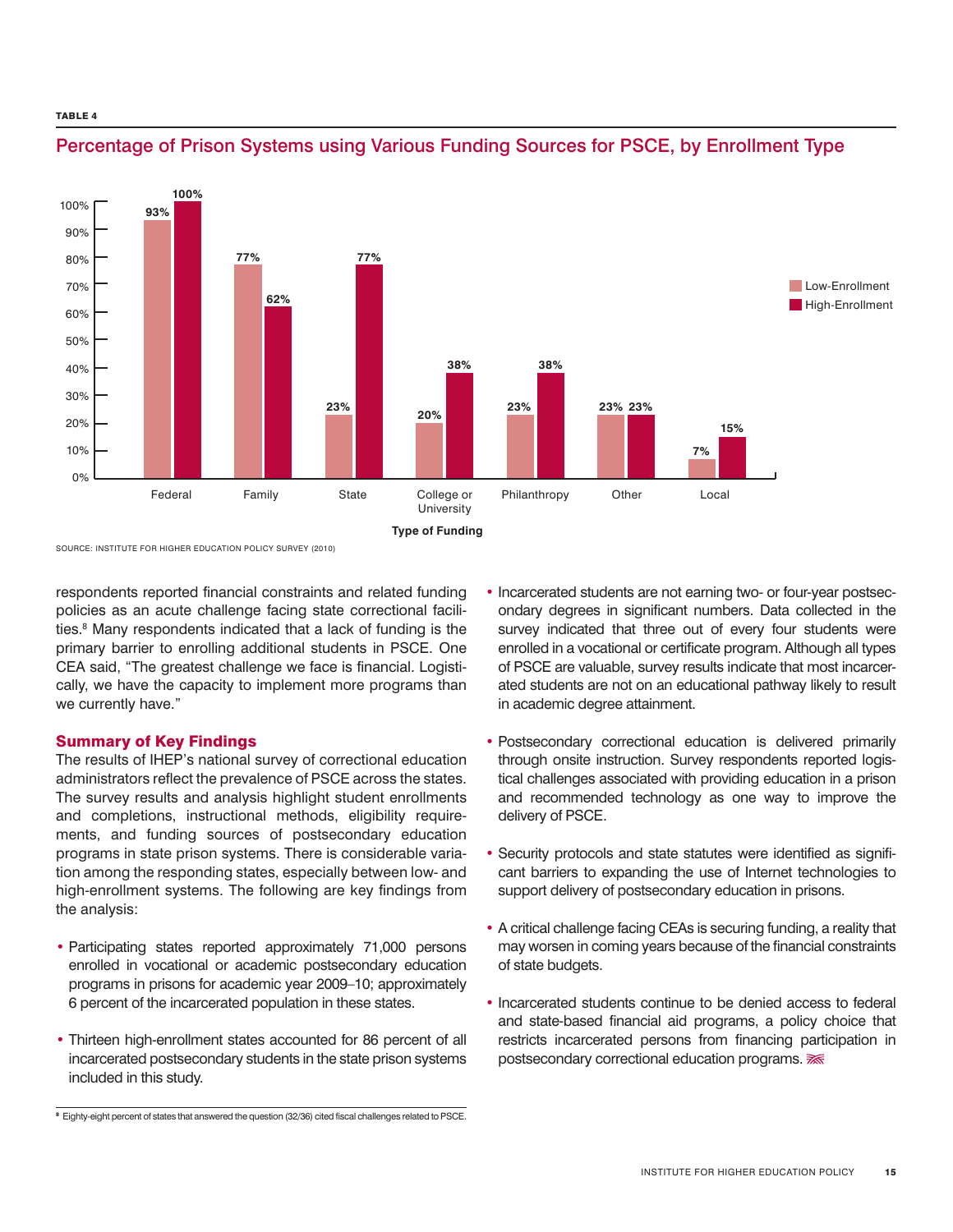# Moving Forward: Conclusions and Policy Recommendations

Given that roughly 95 percent of incarcerated persons are expected to return to society, programs and initiatives designed to increase the likelihood of successful reentry are critical to individuals and to society at large. Postsecondary education has been identified as one factor that facilitates successful reentry. Positive post-release outcomes associated with participation in PSCE include increased educational attainment, reduced recidivism rates, and improved employment opportunities and earnings (Gaes 2008; Meyer et al. 2010; Winterfield et al. 2009)—all factors that support broader policy goals of increasing national educational attainment, broadening the tax base, and reducing public expenditures.

Despite the alignment of PSCE outcomes with national policy priorities and the known benefits of PSCE for individuals, our survey of correctional education administrators reveals that incarcerated persons have limited postsecondary education opportunities, primarily because of federal and state policy choices.

Incarcerated persons are ineligible for nearly all federal and state need-based financial aid programs; are overwhelmingly enrolled in vocational and other nonacademic certificate programs; and are prohibited from taking advantage of Internet-based educational programs and resources. Although the political and moral rationales for PSCE policies are diverse and complex, the outcome is that incarcerated persons have few options for education beyond the secondary level.

On the basis of the results and analysis of our survey, we offer three recommendations to facilitate effective policy innovations in the area of PSCE. These recommendations are intended to advance public policy goals of increasing skill and educational acquisition for incarcerated persons and reducing unsustainably high recidivism rates.

#### **Recommendation 1:**

*To address capacity challenges limiting access to postsecondary education, federal and state statutes and regulations should be revised to support development and expansion of Internet-based delivery of postsecondary education in prisons.*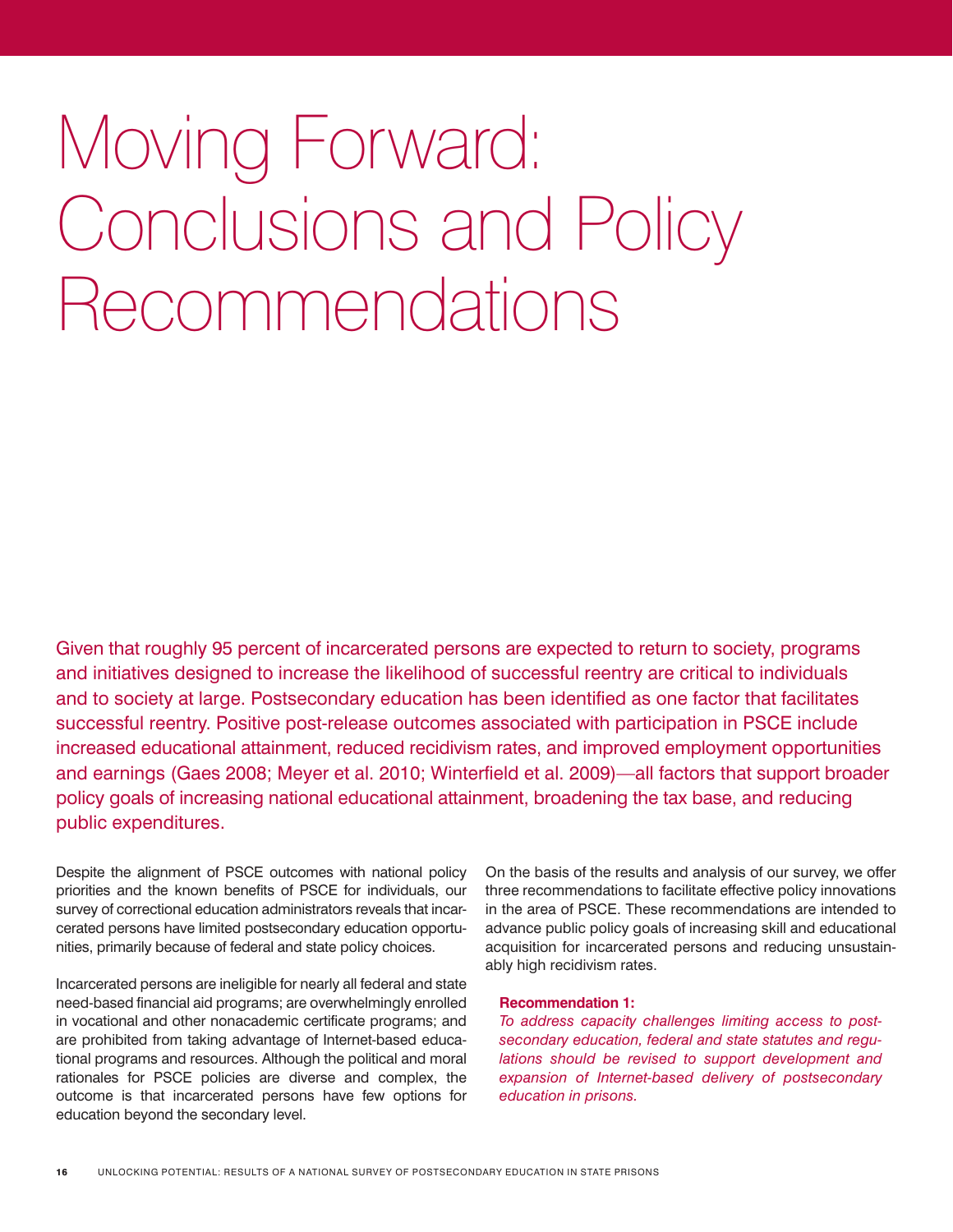The results of IHEP's survey indicate that access to postsecondary education in prison systems is dictated in large part by the ability of these systems to identify appropriate instructors for vocational and academic coursework; find classroom space where educational instruction can take place; and identify funding to support PSCE initiatives. In each area, program administrators face both logistical and financial challenges.

On the logistical front, CEAs report challenges in identifying and recruiting instructors; this problem is particularly acute in rural areas, where local labor markets often cannot support instructor requirements. Respondents also report difficulties finding classroom space for educational activities. On the financial front, survey results suggest that limited state support for PSCE is artificially capping enrollment; numerous respondents suggest that PSCE enrollments are restricted in their prison systems because of a lack of state funds.

Taken together, these access challenges reflect an overarching limit in the capacity of state prison systems to provide postsecondary educational opportunity to incarcerated persons. To address this capacity challenge, postsecondary education initiatives in prisons should emulate the general trends in postsecondary education and move educational content online to Internet-based platforms.

Allowing Internet-based course delivery would address the three challenges outlined above. Internet-based instruction allows a single instructor to deliver educational content to an unlimited number of incarcerated students across multiple prisons or even prison systems. Additionally, Internet-based coursework allows more students to be educated in a reduced space at their own pace—computer labs can accommodate terminals that allow students to progress through individualized educational programs while sharing a physical space; something that is difficult to accommodate in traditional classroom settings. Finally, the economies of scale of Internet-based instructional methods would reduce the per-student cost of providing education, allowing state prison systems to make more efficient use of limited federal and state financial support.

Moving toward Internet-based delivery of postsecondary education would require significant reforms in relevant statutes and regulations, as well as assurances that security concerns regarding Internet access in prisons could be adequately addressed. A useful first step toward designing and implementing such programs would be to establish a pilot program at the federal or state level. A pilot program could develop widely acceptable security protocols for Internet access that could serve as a model from which other prison systems could learn. Funding for a model Internetbased postsecondary correctional education program could be supplied through federal grant programs or philanthropic entities.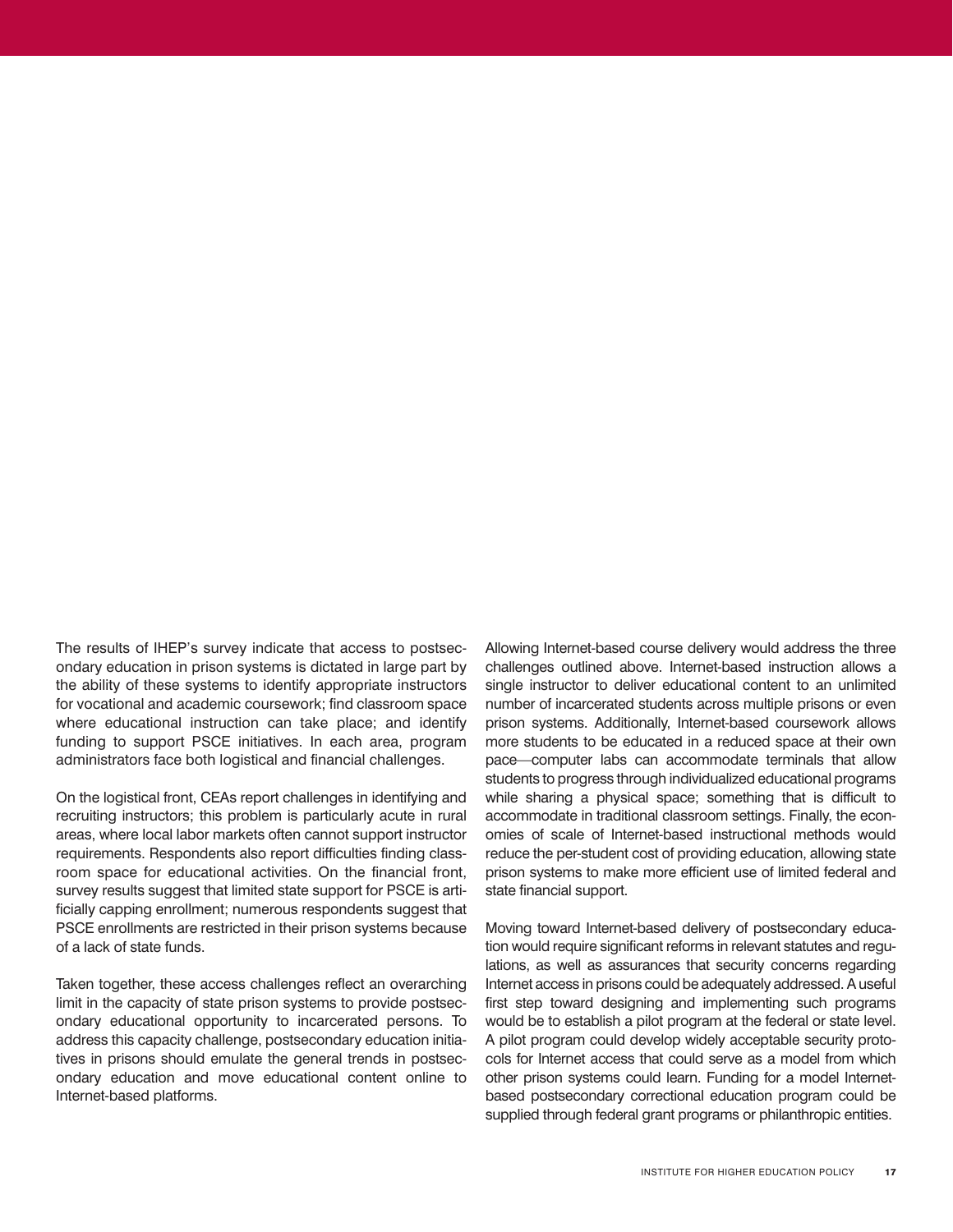#### **Recommendation 2:**

*To increase educational attainment, support economic development, and make efficient use of limited public funding, postsecondary correctional education programs should be closely aligned with state postsecondary education systems and local workforce needs.*

Survey results indicate that vocational and certificate programs permeate postsecondary education in state prison systems. What is unclear from our results is the extent to which these programs are aligned with state or local labor market needs. Programs that enable incarcerated persons to acquire vocational skills are valuable in and of themselves. But because gainful employment is one predictor of a decreased chance of recidivism (Gaes 2008), PSCE programs should ensure that the skills are appropriate for state and local labor markets. Learning vocational skills that are quickly made obsolete by technological advances or that are irrelevant to local employment opportunities is a waste of money by funders and effort by students. Where possible, state policymakers, postsecondary CEAs, and local business interests should align to develop relevant vocational training programs for state prison systems.

Beyond vocational education programs, state postsecondary education systems could support PSCE by ensuring that program and course offerings are covered in statewide transfer and articulation agreements. The overwhelming majority of PSCE participants do not receive degrees while they are in prison (in some cases, because of state law), so most PSCE participants leave prison with vocational or academic credits. Ensuring that these credits are readily transferable to public state institutions would send a strong signal of support for PSCE and mark the beginning of a constructive pathway back into traditional postsecondary education for formerly incarcerated people.

#### **Recommendation 3:**

*To support increased access to postsecondary education in prisons, federal and state statutes should be amended to make specific categories of incarcerated persons eligible for need-based financial aid.*

A glaring conclusion from the survey results and a review of relevant literature is that incarcerated persons are rarely eligible for need-based financial aid programs. At the federal level,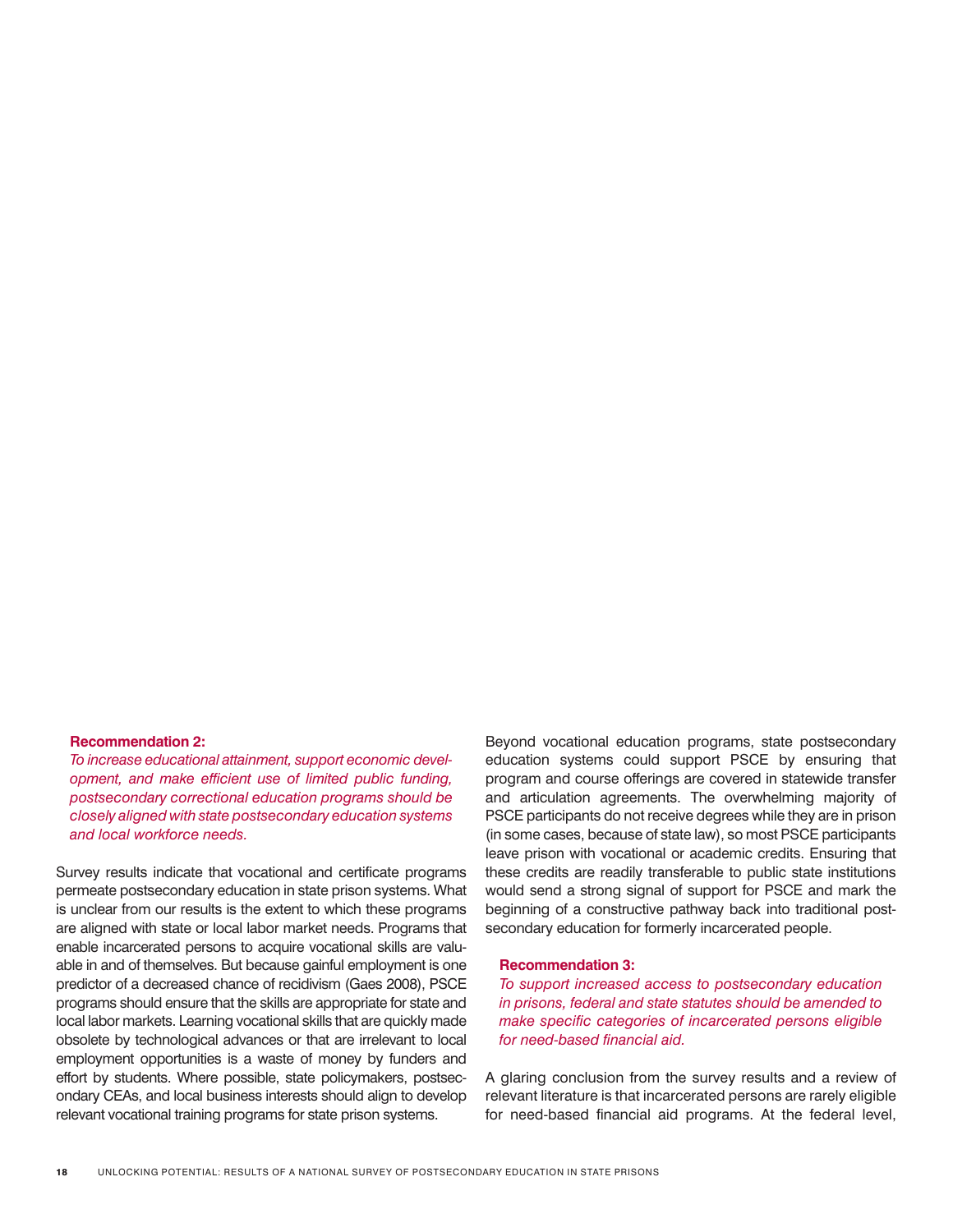policy withholds Pell Grant funding from incarcerated persons, and state need-based funds are not available on a large scale.

The outcome of these policies is a two-tiered level of access to postsecondary education. Excluding age, test scores, length of sentence, and other eligibility requirements, prisoners with financial means or private support are more likely to be able to participate, while those from lower-income backgrounds have fewer educational opportunities.

This differing level of access is counter to postsecondary policy for the general public, where federal and state need-based aid programs have been successful in providing at least some educational opportunity to the most financially disadvantaged students if they meet educational criteria. Current PSCE policy has not afforded the same benefits to low-income incarcerated persons.

Although there may be legitimate concerns regarding expanding the population of prisoners eligible for need-based aid funds, federal and state prison systems employ numerous nonfinancial eligibility requirements that serve to limit the number of persons who qualify to enroll in PSCE. Additional eligibility requirements could be attached to need-based financial aid programs to control costs and ensure that the aid is reaching students who are most likely to successfully complete coursework or degree programs. For instance, eligibility could be limited to first-time offenders who meet certain time-to-release guidelines. Additionally, aid could be limited to persons who participate in academic coursework or vocational programs tied directly to post-release employment opportunities.

Moving forward, policymakers should explore the possibility of targeting a limited number of need-based financial aid awards to incarcerated persons who meet a predetermined set of criteria. Blanket bans on the provision of need-based aid to all prisoners represent a one-size-fits-all approach to policy that restricts access to education for some individuals who could benefit greatly from public support of their educational pursuits. Participation in postsecondary correctional education has been linked to a number of desirable post-release outcomes. Policymakers should find ways to leverage established need-based financial aid programs to induce these outcomes in an increasing number of people.  $\mathbb{R}$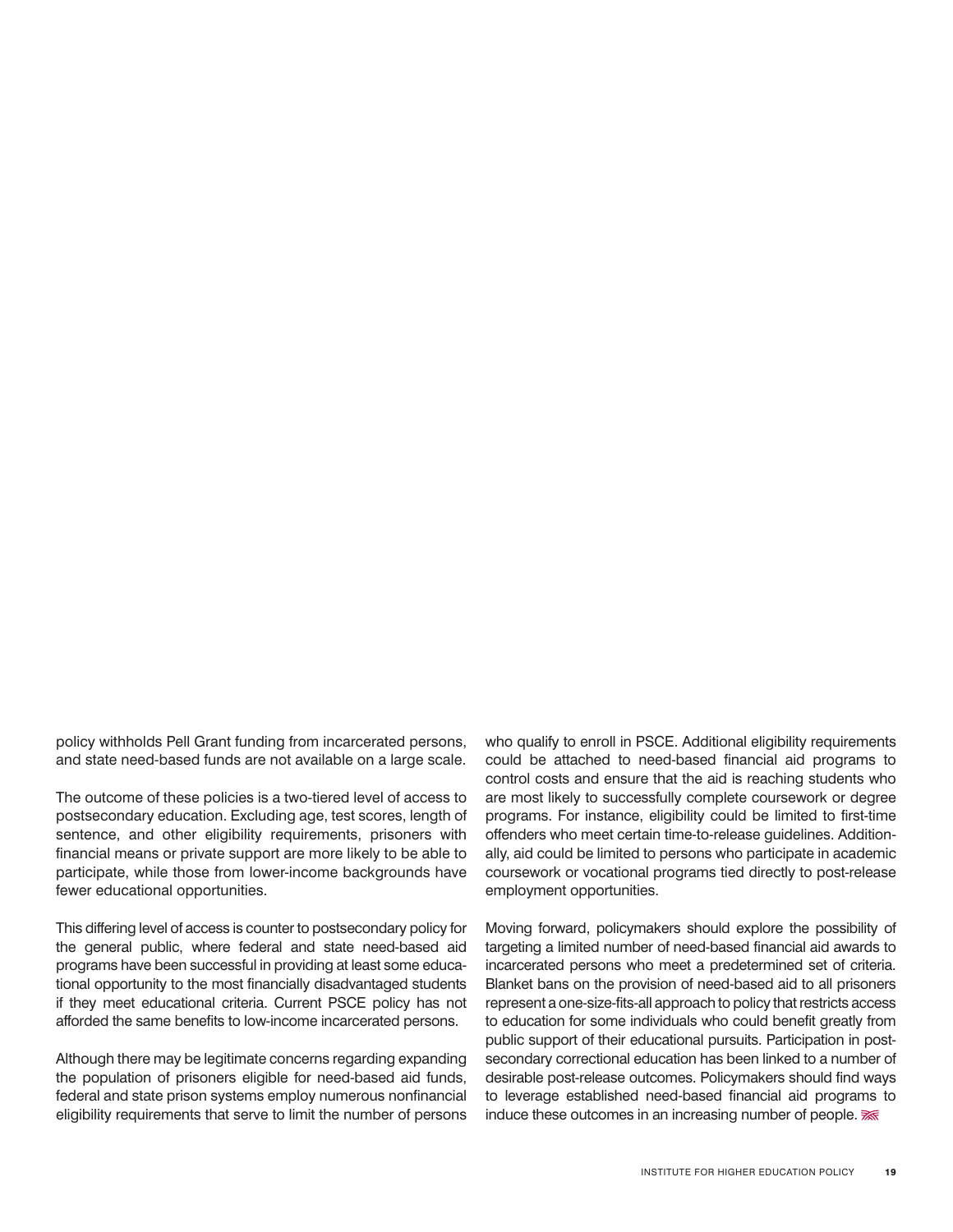# Appendix A: Prisoner Access to Postsecondary Education Survey

*Thank you for taking the "Prisoner Access to Postsecondary Education" survey for the Institute for Higher Education Policy. The questions in this survey focus on postsecondary correctional education and aim to understand its funding and organization, as well as gain insight about inmates' access to postsecondary education.* 

| <b>Name of Person Completing Survey:</b> |  |  |  |
|------------------------------------------|--|--|--|
|                                          |  |  |  |

| State: <u>Andrea State: Andrea State: Andrea State: Andrea State: Andrea State: Andrea State: Andrea State: Andrea State: Andrea State: Andrea State: Andrea State: Andrea State: Andrea State: Andrea State: Andrea State: Andr</u> |
|--------------------------------------------------------------------------------------------------------------------------------------------------------------------------------------------------------------------------------------|
|                                                                                                                                                                                                                                      |

The following definitions are provided to assist you in answering the survey questions. Key terms include:

**Adult Correctional Facility** *includes all confinement facilities administered by federal or state government or by private corpo*rations primarily for federal or state government, which are *intended for adults, but sometimes hold juveniles. This term includes prisons, penitentiaries, and correctional institutions as well as state-operated local detention facilities in Alaska, Connecticut, Delaware, Hawaii, Rhode Island, and Vermont*

**Postsecondary Education** *is defined as either traditional/ academic or vocational/certificate coursework taken after a student receives a high school diploma or GED, for which a student can receive college credit toward a degree.*

**Traditional/Academic Coursework** *is defined as coursework for college credit that leads to an associate's degree (e.g., A.A., A.S.), a bachelor's degree (e.g., B.A., B.S.), or a graduate degree (e.g., M.A., M.S., J.D., Ph.D.).*

**Vocational/Certificate Coursework** *is defined as coursework for college credit that leads to an applied degree (e.g., A.A.S.) or a certificate (e.g., certificate in auto mechanics).*

#### The following six questions focus on facilities:

- **1.** How many adult correctional facilities in your state offered postsecondary education courses or programs during the 2009–10 academic year?
- **2.** Please indicate the percentage of postsecondary education courses or programs offered during the 2009–10 academic year that are academic courses for college credit, vocational courses, or some other course type. Percentages should add up to 100 percent. If exact cannot be provided, please give your best estimate.

| Academic   | $\frac{1}{2}$ |
|------------|---------------|
| Vocational | $O_{\alpha}$  |
| Other      | O/            |

**3.** Please list the names of the postsecondary educational institutions that provided instruction for any postsecondary education courses or programs offered.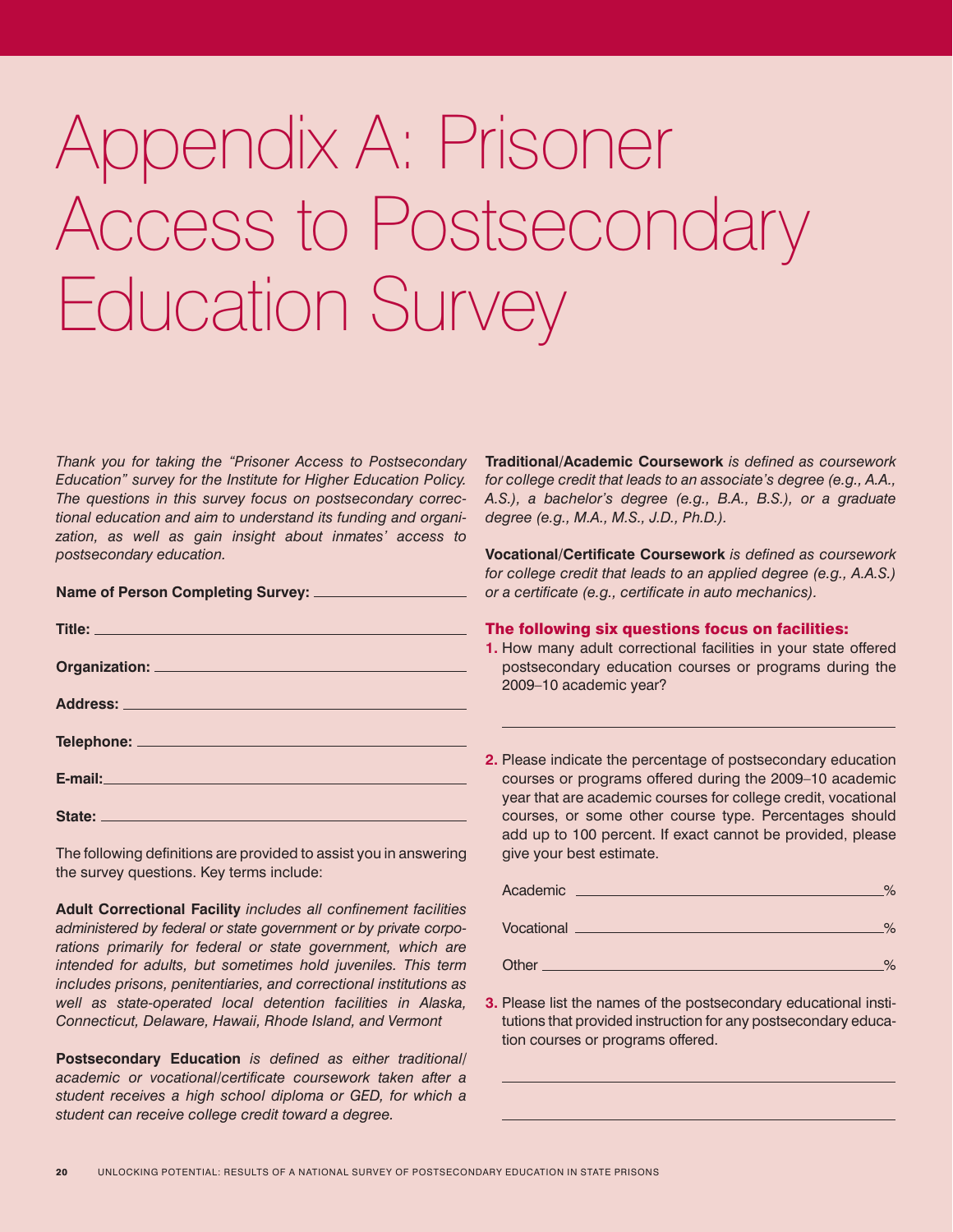| 4. What means were used to provide instruction for any post-          | $\Box$ Length of incarceration                                                                                                                                                                                                            |
|-----------------------------------------------------------------------|-------------------------------------------------------------------------------------------------------------------------------------------------------------------------------------------------------------------------------------------|
| secondary courses offered? Please check all that apply                | $\Box$ Length of time to release                                                                                                                                                                                                          |
|                                                                       | $\Box$ Number of infractions while incarcerated                                                                                                                                                                                           |
| □ On-site instruction                                                 | $\Box$ Standardized test scores                                                                                                                                                                                                           |
| $\Box$ Video/satellite instruction                                    | $\Box$ Other (please specify)                                                                                                                                                                                                             |
| $\Box$ Internet-based instruction                                     |                                                                                                                                                                                                                                           |
| □ Correspondence courses                                              |                                                                                                                                                                                                                                           |
| $\Box$ Other (please specify)                                         |                                                                                                                                                                                                                                           |
|                                                                       |                                                                                                                                                                                                                                           |
| If you selected other, please specify                                 |                                                                                                                                                                                                                                           |
|                                                                       | The following eight questions focus on inmates:<br>7. What is the total number of inmates who participated in insti-                                                                                                                      |
|                                                                       | tutionally-recognized postsecondary education courses or                                                                                                                                                                                  |
| Video/satellite instruction                                           | programs in your state during the 2009-10 academic year?                                                                                                                                                                                  |
|                                                                       |                                                                                                                                                                                                                                           |
| $\Box$ One way                                                        |                                                                                                                                                                                                                                           |
| $\Box$ Interactive                                                    |                                                                                                                                                                                                                                           |
|                                                                       | A. Total traditional/academic community                                                                                                                                                                                                   |
| Internet-based instruction                                            |                                                                                                                                                                                                                                           |
|                                                                       |                                                                                                                                                                                                                                           |
| $\Box$ One way<br>$\Box$ Interactive                                  | College or university/                                                                                                                                                                                                                    |
|                                                                       |                                                                                                                                                                                                                                           |
| 5. What percentage of your state's overall adult correctional facili- | Graduate school/graduate                                                                                                                                                                                                                  |
| ties population is believed to possess either a high school           |                                                                                                                                                                                                                                           |
| diploma or GED?                                                       |                                                                                                                                                                                                                                           |
| $-\frac{9}{6}$                                                        | <b>B.</b> Total vocational/certificate <b>contract of the contract of the contract of the contract of the contract of the contract of the contract of the contract of the contract of the contract of the contract of the contract of</b> |
|                                                                       |                                                                                                                                                                                                                                           |
| 6. In addition to possessing either a high school diploma or GED,     | 8. Please indicate the number of inmates in your state who                                                                                                                                                                                |
| what other factors influence inmates' eligibility to participate in   | participated in the postsecondary education programs types                                                                                                                                                                                |
| postsecondary education programs? (Please check all that              | listed below during the 2009-10 academic year. This ques-                                                                                                                                                                                 |

postsecondary education programs? (Please check all that apply for all adult correctional facilities in your state, even if eligibility requirements vary among sites or programs)

 $\Box$  Inmate's age  $\Box$  Reason for incarceration *tion is only concerned with inmates who took courses leading to college credit.* If exact numbers cannot be provided, please give your best estimate of the number of inmates who

participated in each of the following programs types.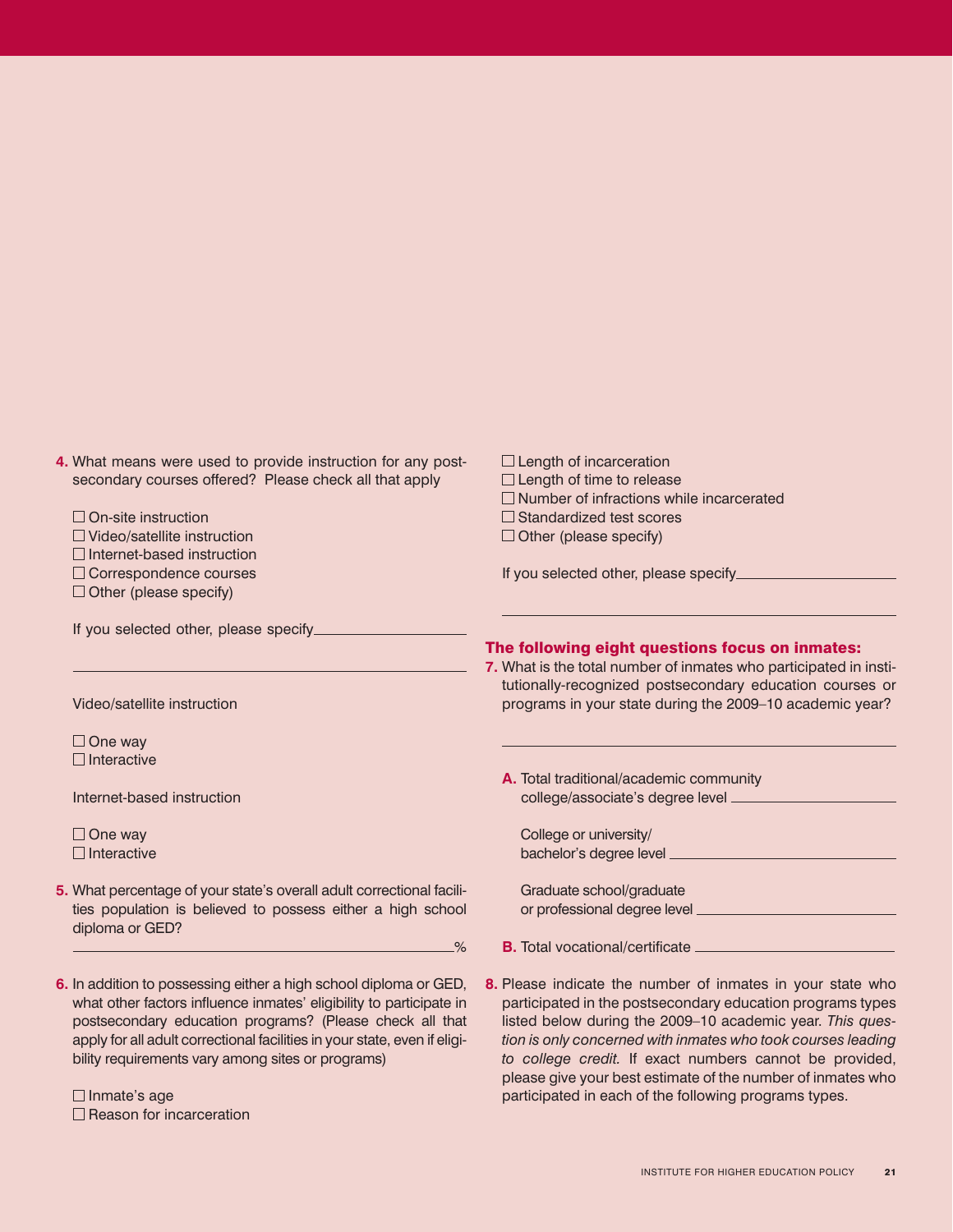| 9. During the 2009-10 academic year, how many inmates who   |
|-------------------------------------------------------------|
| fulfilled the eligibility requirements were placed on post- |
| secondary educational programming waitlists or were unable  |
| to participate?                                             |

Associate's degree (e.g., A.A., A.S., A.A.S.)

Bachelor's degree (e.g., B.A., B.S.)

Graduate degree (e.g., M.A., M.S., Ph.D.)

Vocational certificate

**10.** Can inmates in your state be awarded degrees for postsecondary coursework completed while incarcerated? (Please check one.)

 $\Box$  Yes, while incarcerated  $\Box$  Yes, but only after release  $\square$  No

- **11.** If inmates in your state can be awarded degrees, please indicate the number of degrees awarded to inmates in the 2009–10 academic year.
- **12.** Does your state have a policy regarding inmate participation in postsecondary education via correspondence courses?

 $\square$  Yes  $\Box$ No

Please describe this policy:

**13.** Please estimate the percentage of inmates in your state whose postsecondary education was funded through the following sources. Percentages should add up to 100 percent. If exact percentages cannot be provided, please give your best estimate. If you don't receive funding from any of these sources, please enter 0 **in each box.** 

Federal Incarcerated Youth Offender Grant \_\_\_\_\_\_\_\_\_\_%

| College or university funding ______________________%                                                                                                                                                                                |                |
|--------------------------------------------------------------------------------------------------------------------------------------------------------------------------------------------------------------------------------------|----------------|
| Personal or family finances _________________________%                                                                                                                                                                               |                |
| Private funding (foundation, religious/<br>community group, individual donation, etc.) __________%                                                                                                                                   |                |
| Other funding source <b>contained a manufacturer of the contact of the contact of the contact of the contact of the contact of the contact of the contact of the contact of the contact of the contact of the contact of the con</b> | $-\frac{9}{6}$ |
|                                                                                                                                                                                                                                      |                |
|                                                                                                                                                                                                                                      |                |

**14.** Please use the following spaces to provide any additional comments about access to postsecondary education for prisoners in your state. In particular, we would be interested to know more about the following topics:

What, if any, special funding sources exist to help provide postsecondary education for prisoners in your state?

What, if any, particular challenges do you face in providing postsecondary education for prisoners (financial, political, administrative, logistical, etc.)?

What, if any, innovative means are used to provide access to postsecondary education for prisoners in your state?

*Thank you for taking the time to complete this survey by the Institute for Higher Education Policy. Your responses are important and if there is any additional information you would like to provide, please use the following space or submit any documents to psce@ihep.org*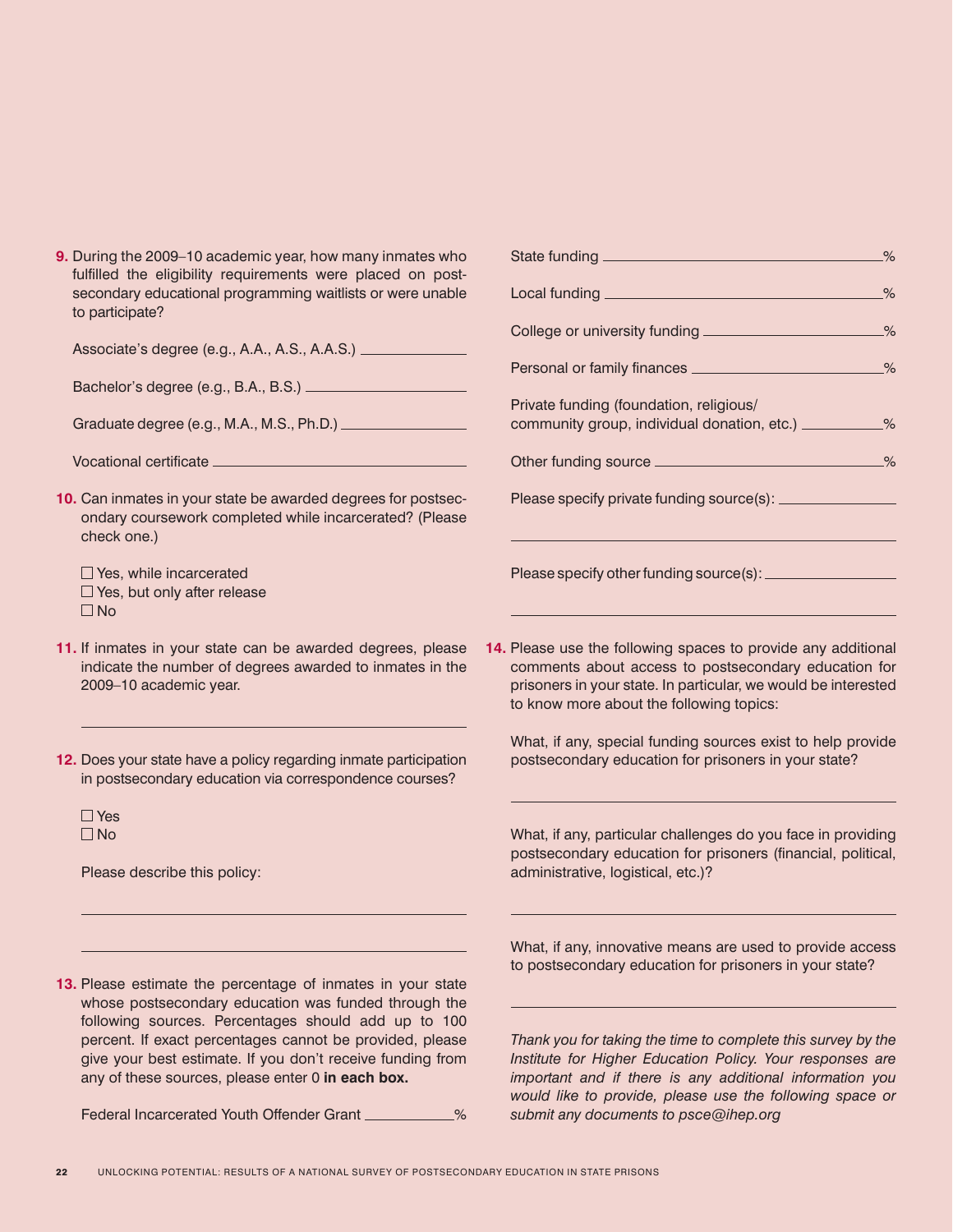# References

- Council of State Governments. (2010). The National Reentry Resource Center. Retrieved from http://www. nationalreentryresourcecenter.org/about/second-chance-act.
- Erisman, W., and J. B. Contardo. (2005). *Learning to Reduce Recidivism: A 50-State Analysis of Postsecondary Correctional Education Policy.* Washington, DC: Institute for Higher Education Policy.
- Gaes, G. (2008). *The Impact of Prison Education on Post-Release Outcomes*. New York: John Jay College of Criminal Justice. Retrieved June 28, 2010, from http://www.urban. org/projects/reentry-round-table/upload/Gaes.pdf.
- Gehring, T. (1997). Post-Secondary Education for Inmates: An Historical Inquiry. *Journal of Correctional Education*, 48(2), 46–55.
- Harlow, C. W. (2003). *Education and Correctional Populations.*  Washington, DC: U.S. Bureau of Justice Statistics.
- Harrison, P. M., and A. J. Beck. (2006). *Prison and Jail Inmates at Midyear 2005.* Washington, DC: U.S. Bureau of Justice Statistics.
- Langan, P., & Levin, D. (2002). *Bureau of Justice Special Report: Recidivism of Prisoners Released in 1994.* Washington, DC: U.S. Bureau of Justice Statistics.
- Linton, J. (2009). United States Department of Education Update. *Journal of Correctional Education,* 60(2), 92–95.
- Meyer, S., L. Fredericks, C. Borden, and P. Richardson. (2010). "Implementing Postsecondary Academic Programs in State Prisons: Challenges and Opportunities." *Journal of Correctional Education, 61*(2), 148–183.
- National Association of State Budget Officers (NASBO). (2009). *State Expenditure Report 2008.* Washington, DC: Author.

\_\_\_\_\_\_\_\_\_\_. (2010). *State Expenditure Report 2009.* Washington, DC: Author.

- Nink, C., R. Olding, J. Jorgenson, and M. Gilbert. (2009). "Expanding Distance Learning Access in Prisons: A Growing Need." *Corrections Today,* 71(4), 40–43.
- Pew Center on the States (2008). *One in 100: Behind Bars in America 2008.* Retrieved May 21, 2010, from http://www. pewcenteronthestates.org/report\_detail.aspx?id=35904.
- Scott-Hayward, C. S. (2009). *The Fiscal Crisis in Corrections: Rethinking Policies and Practices.* New York: Vera Institute for Justice.
- Stephan, J. J. (2008). *Census of State and Federal Correctional Facilities, 2005.* Washington, DC: U.S. Department of Justice, U.S. Bureau of Justice Statistics.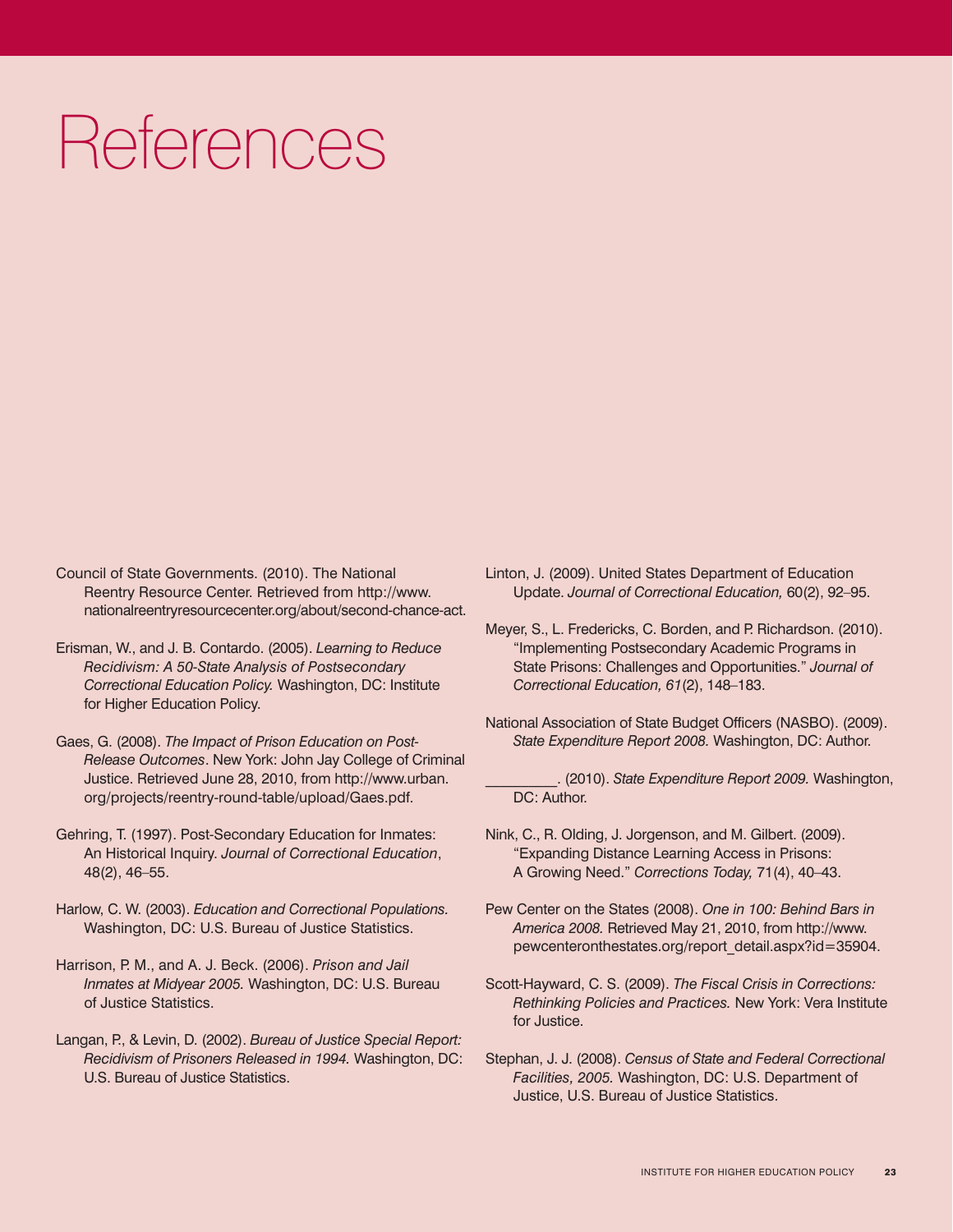- Tewksbury, R., and J. M. Taylor. (1996). "The Consequences of Eliminating Pell Grant Eligibility for Students in Postsecondary." *Federal Probation, 60*(3), 60.
- Ubah, C.B.A. (2004). "Abolition of Pell Grants for Higher Education of Prisoners: Examining Antecedents and Consequences." *Journal of Offender Rehabilitation*, 39(2), 73–85. doi:10.1 300/J076v39n02\_05.
- U.S. Bureau of Justice Statistics (BJS). (2009). Recidivism: Summary Findings. Retrieved October 16, 2010, from http://bjs.ojp.usdoj.gov/index.cfm?ty=tp&tid=17.
- U.S. Department of Education. (2009). *Partnerships Between Community Colleges and Prisons: Providing Workforce education and Training to Reduce Recidivism.* Washington, DC: U.S. Department of Education, Office of Adult and Vocational Education. Retrieved June 10, 2010, from http:// www2.ed.gov/about/offices/list/ovae/resource/index.html.

\_\_\_\_\_\_\_\_\_\_\_\_\_\_\_. (2010) *Department of Education Fiscal Year 2009 Congressional Action.* Retrieved from http://www2. ed.gov/offices/OUS/Archives/archive.html.

- Walmsley, R. (2009). *World Prison Population List (8th ed.).*  London, UK: International Centre for Prison Studies, King's College. Retrieved from http://www.kcl.ac.uk/ depsta/law/research/icps/downloads/wppl-8th\_41.pdf.
- Welsh, M. (2002). "The Effects of the Elimination of Pell Grant Eligibility for State Prison Inmates." *Journal of Correctional Education*, 53(4), 154–158.
- West, H. C. (2010). *Prison Inmates at Midyear 2009—Statistical Tables.* Washington, DC: U.S. Department of Justice, U.S. Bureau of Justice Statistics.
- Winterfield, L., M. Coggeshall, M. Burke-Storer, V. Correa, and S. Tidd. (2009). *The Effects of Postsecondary Correctional Education.* Washington, DC: Urban Institute.
- Zook, J. (1994). "Ban on Pell Grants to Inmates Crushes Prison-Education Efforts." *The Chronicle of Higher Education,* 41(11), A32.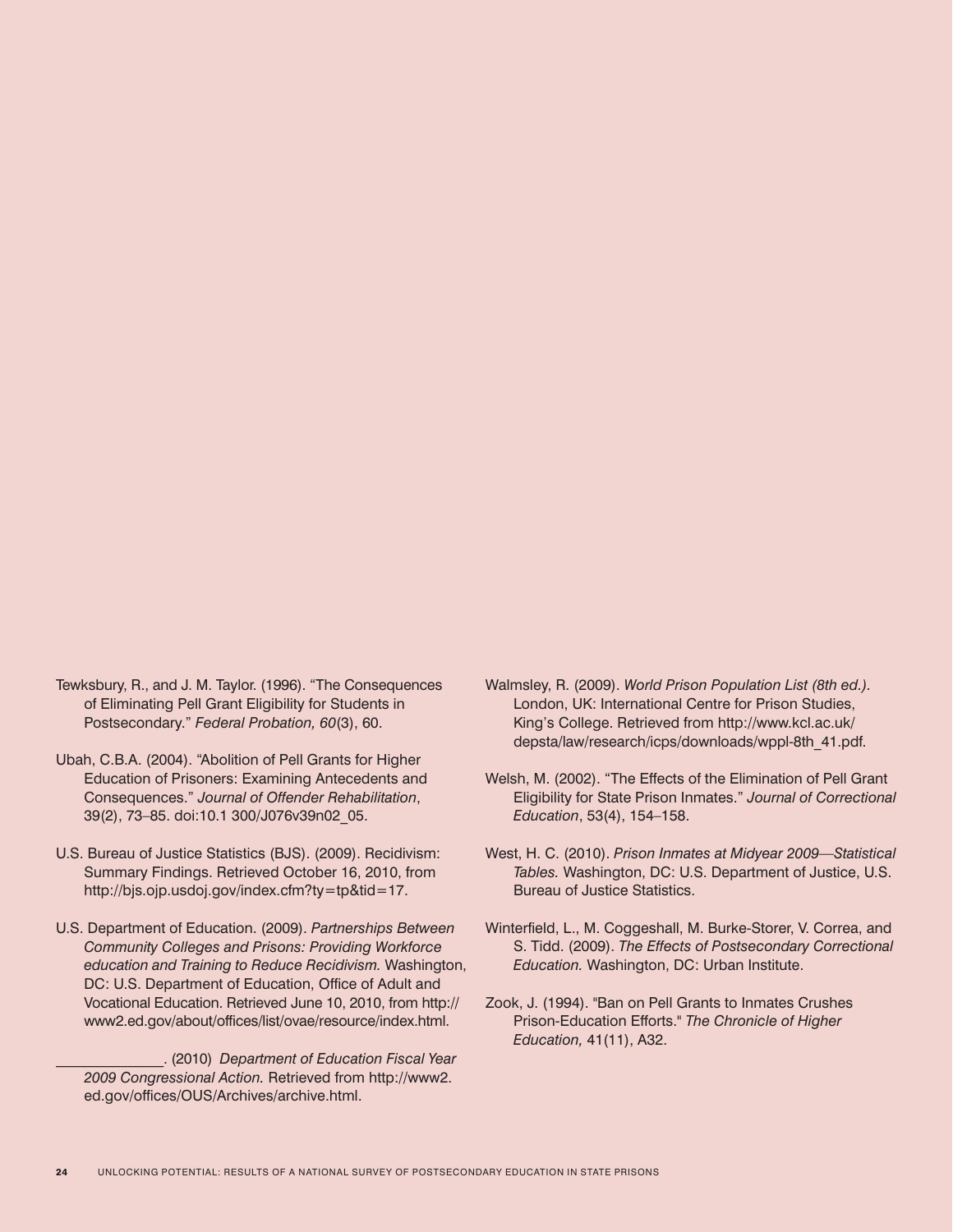The Institute for Higher Education Policy (IHEP) is an independent, nonprofit organization that is dedicated to access and success in postsecondary education around the world. Established in 1993, the Washington, D.C.-based organization uses unique research and innovative programs to inform key decision makers who shape public policy and support economic and social development. IHEP's Web site, www.ihep.org, features an expansive collection of higher education information available free of charge and provides access to some of the most respected professionals in the fields of public policy and research.



Institute for Higher Education Policy 1320 19th Street, NW, Suite 400 Washington, DC 20036

202 861 8223 TELEPHONE 202 861 9307 FACSIMILE www.ihep.org **WEB**